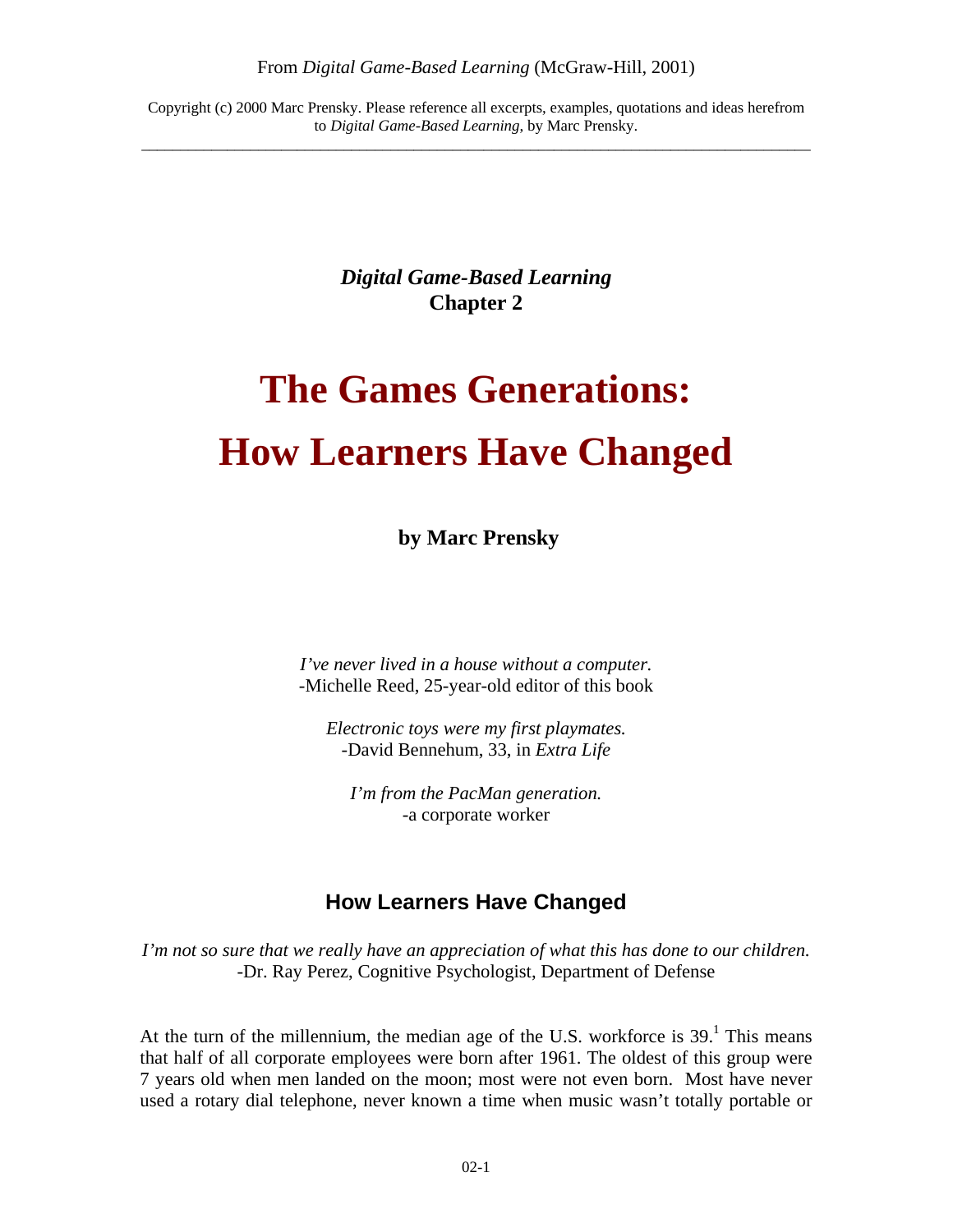digital, never lived without hundreds of thousands of video images a day, never known a world without some kind of computer. (I will discuss older workers in Chapter 14.)

*Sesame Street*, the great television experiment that changed the way children around the world grow up, celebrated its thirtieth birthday in the year 2000, having begun broadcasting in 1970. Close to fifty percent of corporate employees (yes, we're talking about our colleagues, not our children) grew up with *Sesame Street* as a daily part of their intellectual diet. That program, as Malcolm Gladwell reminds us<sup>2</sup>, "was based about a single breakthrough insight: That if you can hold the attention of children, you can educate them." *Sesame Street* held their attention as it taught them, day after day, year after year. How? It *entertained* them. It was *fun*. This connection between fun and learning has been part of half of our workers' consciousness since their earliest days.

*Pong*, the very first commercial video game, appeared soon after *Sesame Street*, in 1974, just as the first of these 50 percent of workers turned 13. One of them, David Bennehum—then 6—deeply remembers his first encounter with this new phenomenon, which he describes in his book *Extra Life:* 

Holding the knob, I watched as my electronic paddle followed the movement of my hand. *Bonk*. I hit the luminescent ball. *Bonk*. It came back. *Bonk*. Faster now. *Bonk*. Too fast! It shot by. Several rounds later the game was over. I could lose privately. No one to laugh or yell at me for missing. I found another coin and played another game  $\ldots$  this was bliss.<sup>3</sup>

He was not alone. Millions of other kids were blissing out too.

*Space Invaders*, the first true game "hit," followed soon thereafter (in 1978). So the *oldest* employees from this 50 percent cohort—those that are now between 30 and 39 have been able to play, and for the most part *have been* playing, video games since their junior high school days. But the newest employee hires, just out of high school or college, have never known a world *without* video games. As older employees retire and are replaced by younger workers, the next wave of employees will never have known a world without the advanced gaming technologies of Sony PlayStations and multiplayer games on the Internet.

*Star Wars*, the first of the great, fast, special-effects films, premiered about the same time as *Space Invaders*, in 1977. The film series paralleled the initial growth of the gaming industry, with the next two episodes following at three-year intervals. The two are closely related, and this is not a coincidence, the special effects generated for the movies being the same ones used in the games. "Let's face it," writes J. C. Herz in her book *Joystick Nation,* "[the \$100 million special-effects extravaganzas] are big screen video games anyway."<sup>4</sup> Soon after the George Lucas *Star Wars* films came the Lucas video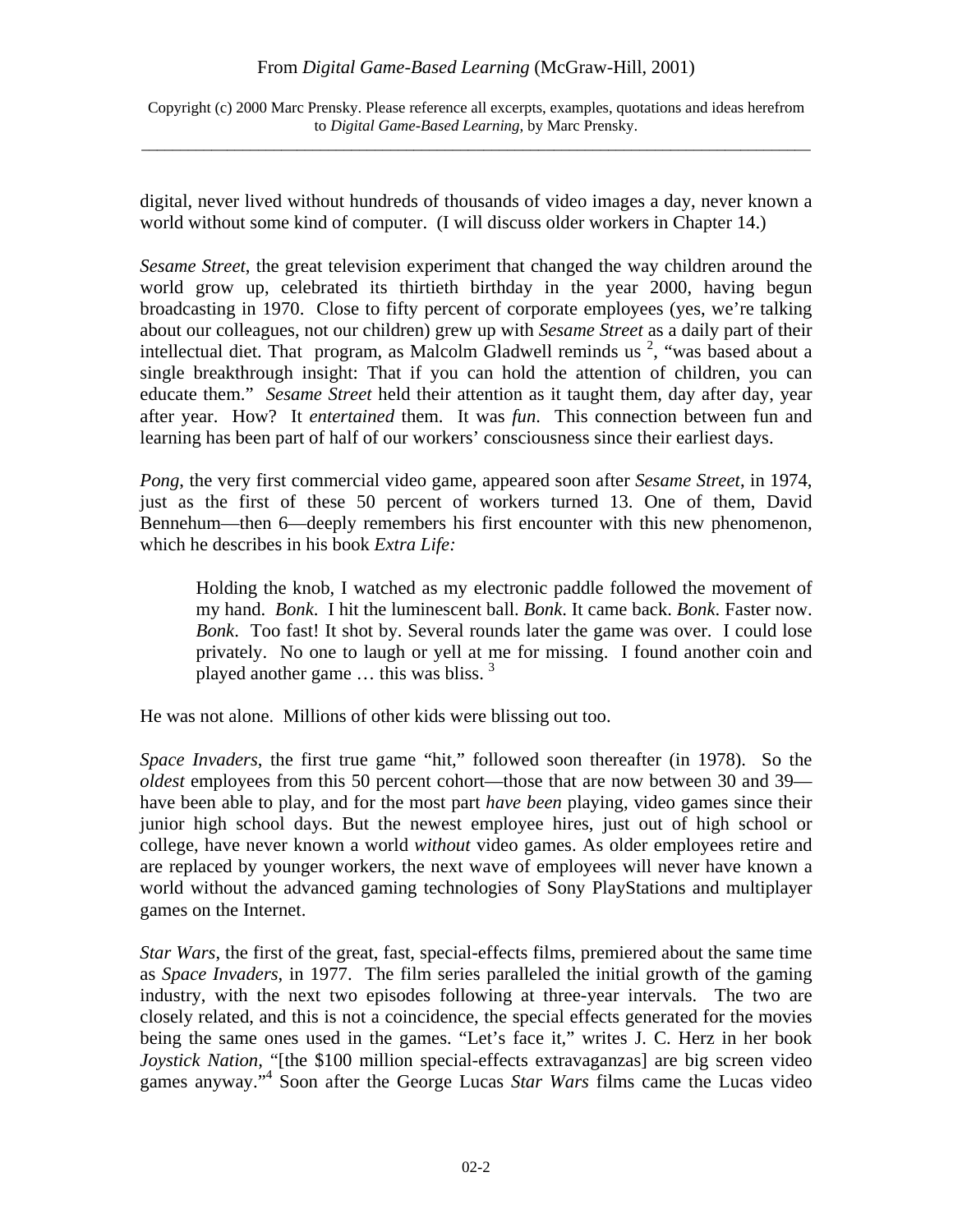games. LucasArts, the game producing part of Lucas' empire, produces constant revenue and cash flow in between the big hits of the movies.

Sony's Walkman® made its debut in 1978. As of 2000, over 300 million of them (counting clones) have been sold. 5

MTV began broadcasting in 1981, introducing a new style of fast-cut video that matched the speed of the games and movies. Recent high school graduates and B.A. hires in the United States *have never known a world without it*. Music videos with over one hundred images a minute have been part of their entire life.

The IBM PC was also introduced in 1981, bringing with it a whole new level of gaming. "When the PC came out and you could really start doing some thinking gaming, that's what hooked me," says Pete Goettner, 36, and now CEO of Digital Think. I wasn't doing that when I was 12 but I was doing it when I was 18 and as more product became available I got hooked on it."<sup>6</sup> One of the oldest of this cohort, he's been playing computer games for half his life.

Need I go on?

With these and many other radical changes and innovations in technology almost too numerous to mention (add the pocket calculator, the Atari, the Apple II, the VCR, the Handicam®, the compact disc and Diskman®, the wireless telephone, the Internet, the MP3 player, etc), young people's growing-up experiences and recreational interests in the last third of the twentieth century shifted radically. Today's schoolchildren, elementary through college, travel with their own personal Game Boys®, Handicams®, cell phones, portable CD and MP3 players, pagers, laptops and Internet connections, most of which are within their own personal budgets.

Each day the average teenager in America watches over 3 hours of television,<sup>7</sup> is on the Internet one-half hour,<sup>8</sup> and plays  $1\frac{1}{2}$  hours of video games.<sup>9</sup> By the time these people enter our companies as workers, we can conservatively estimate that they would have watched over twenty thousand hours of television,  $10$  played over ten thousand hours of videogames, $11$  seen hundreds of movies in theaters and on videotape, and been exposed to over four hundred thousand television commercials, $\frac{12}{12}$  adding up to tens of millions of images. They've almost certainly read fewer books than their parents, but even if they were the most voracious of readers, they would not have spent more than three to four thousand hours at it.  $13$ 

Since their earliest years, the workers now coming in to our companies have solved daily mysteries (*Blues Clues*, *Sherlock Holmes*); built and run cities (*Sim City*), theme parks, (*Roller Coaster Tycoon*), and businesses (*Zillionaire, CEO, Risky Business, Start-up*); built civilizations from the ground up (*Civilization, Age of Empires*); piloted countless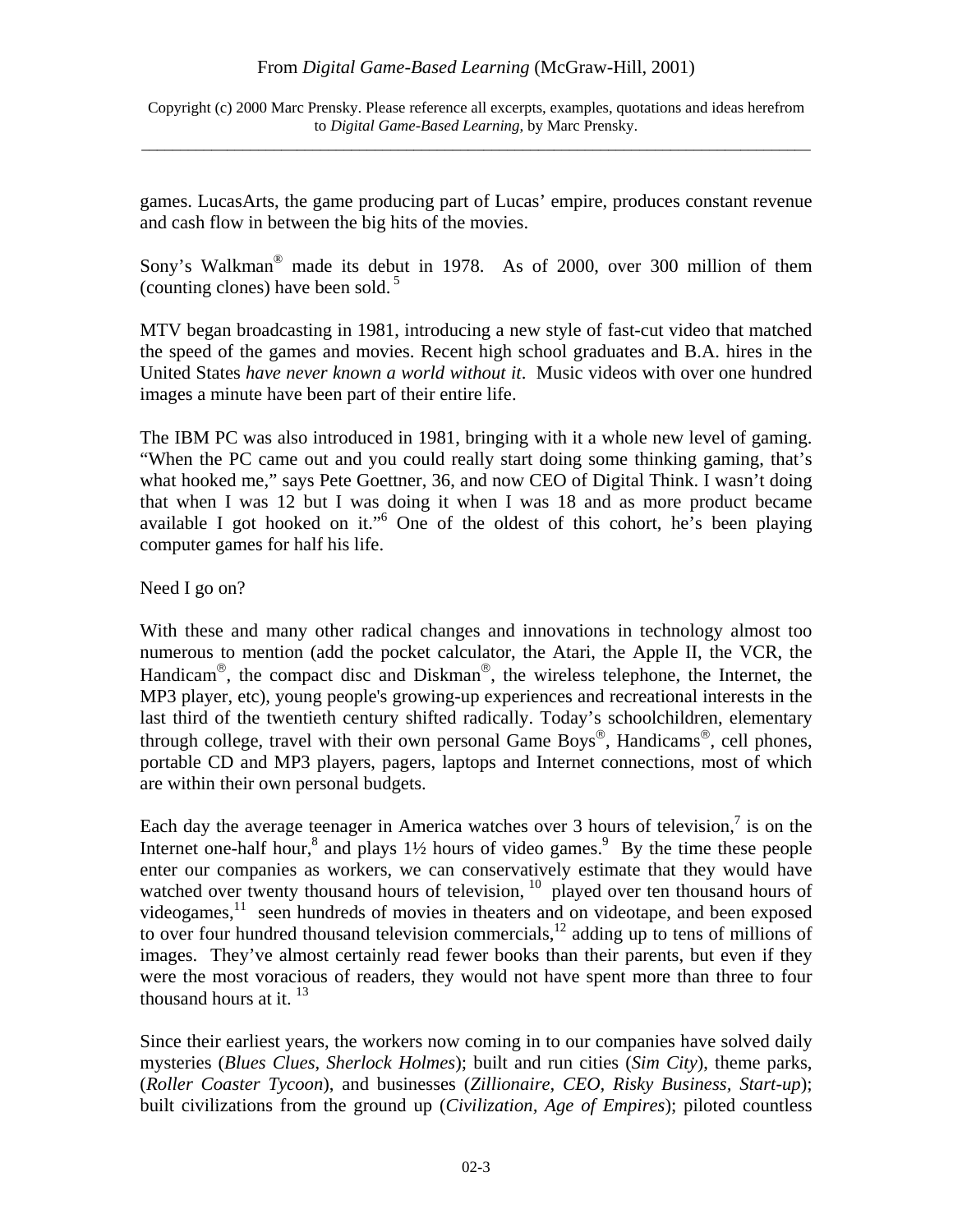airplanes, helicopters, and tanks (*Microsoft's Flight Simulator, Apache, Abrams M-1*); fought close hand-to-hand combat (*Doom, Quake, Unreal Tournament*); and conducted strategic warfare (*Warcraft*, *Command and Conquer*)—not once or twice, but over and over and over again, for countless hours, weeks and months, until they were really good at it.

And, of course, there's the Internet. The Internet and email have been an integral part of the lives of many if not most of our newest hires for at least six years, the entire life of the World Wide Web. Instant messaging has already been with them for a year or two, and for each succeeding class of incoming hires, this time will have been longer.

None of this stuff is "technology" for them. As Alan Kay reminds us, "technology is only technology if it was invented after you were born." 14 This is their world, just as much as cars or the telephone was the world of their parents. As Don Tapscott points out in Growing Up Digital,<sup>15</sup> "Today's kids are so bathed in bits that they think it's all part of the natural landscape."

So, *half* our current workers, and *all* our future workers (excluding the temporary effect of retirees re-entering our hot labor market) were raised with a very different set—a *digital* set—of key formative experiences. Their environment surrounded and literally "bathed" them in digital media. The members of this generation were assaulted continuously, during almost every waking hour, by multiple new forms of technological stimulation, from MTV to fast action films to the Internet, which was totally absent from previous generations. Anyone born in the United States after 1961 almost certainly grew up with digital games in their life, either at home or at a mall or movie theater.

And these experiences have produced *major*, although largely undocumented and understudied, effects on these people. As a result of growing up surrounded by this incredible array of new technologies, the under-40 generation's minds have *literally* been altered. "Rewired" is the popular term often used by many whose frame of reference is technology.

"Kids for the most part are raised on media where everything is so vivid, graphical, fast, and intense," says cognitive psychologist Ray Perez. "I'm not so sure that we really have an appreciation of what this has done to our children."<sup>16</sup> J. C. Herz's wonderfully written history of video games, *Joystick Nation,* has as its subtitle *How Videogames Ate Our Quarters, Won Our Hearts, and Rewired Our Minds*. 17 As we shall see, this phraseology is not very far-fetched.

The "mind alterations" or "cognitive changes" caused by the new digital technologies and media have led to a variety of new needs and preferences on the part of the younger generation, particularly—although by no means exclusively—in the area of learning. Don Tapscott's research shows that these people are "learning, playing, communicating,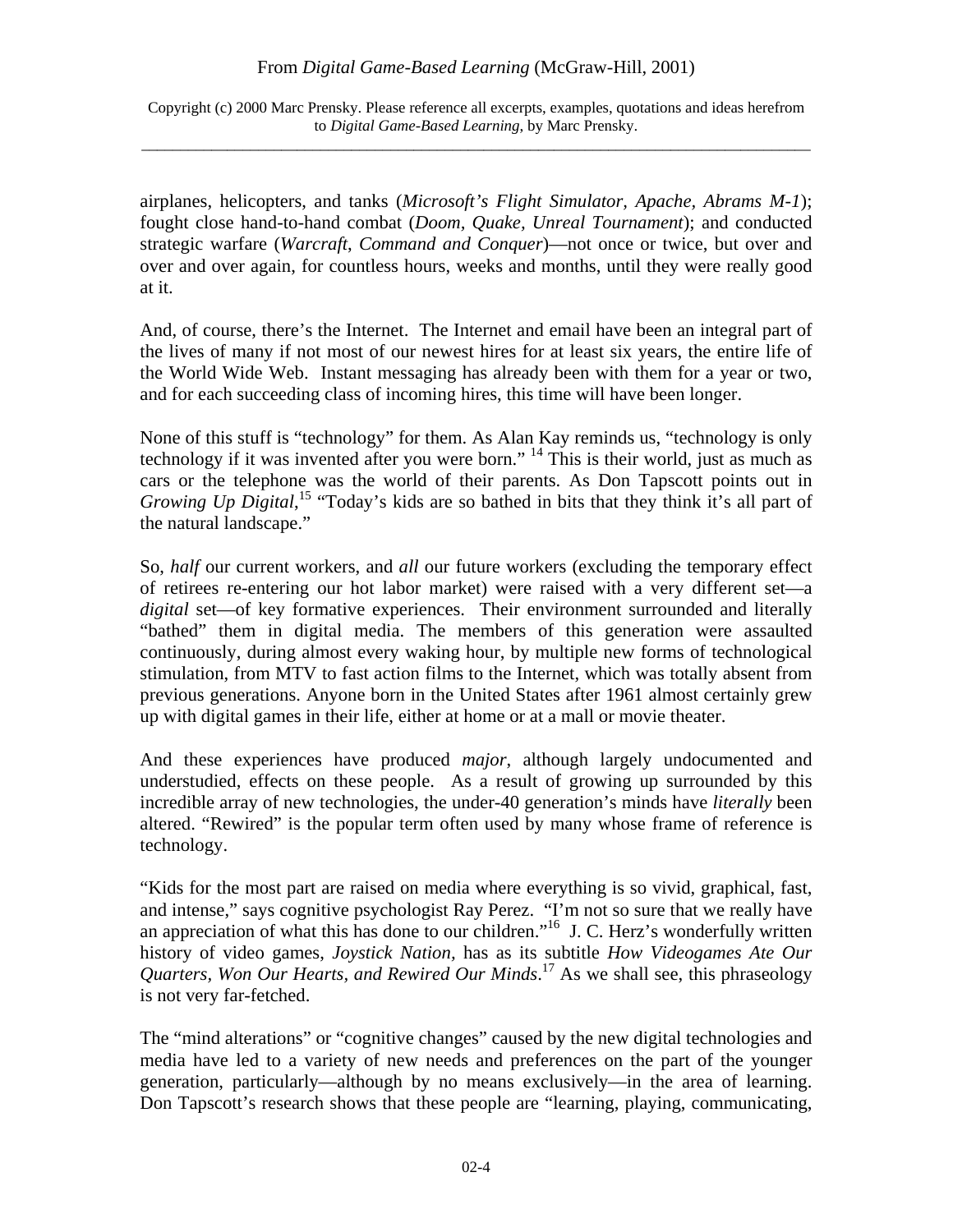#### From *Digital Game-Based Learning* (McGraw-Hill, 2001)

Copyright (c) 2000 Marc Prensky. Please reference all excerpts, examples, quotations and ideas herefrom to *Digital Game-Based Learning*, by Marc Prensky. \_\_\_\_\_\_\_\_\_\_\_\_\_\_\_\_\_\_\_\_\_\_\_\_\_\_\_\_\_\_\_\_\_\_\_\_\_\_\_\_\_\_\_\_\_\_\_\_\_\_\_\_\_\_\_\_\_\_\_\_\_\_\_\_\_\_\_\_\_\_\_\_\_\_\_\_\_\_\_\_\_\_\_\_\_\_

working and creating communities very differently than their parents."<sup>18</sup> The result is a huge discontinuity, never before experienced in the history of the world.

Marshall McLuhan, who died in 1980 and never lived to see the Internet, nevertheless understood this discontinuity very well. In *War and Peace in the Global Village* he writes of the "pain and misery that result from a new technology."19 This pain, he explains, is experienced by only two groups—those totally from the old technology, and those stuck in the middle—not by those who grow up with it. The "older technology" people (he designates people who grew up in a world dominated by print as this group) operate very much like blind people who for some reason regain their sight. "How they shrink, at first from the welter of additional stimulation, longing at times to return to the relative seclusion of their former world."<sup>20</sup> How often have people from today's older generation expressed this feeling of being overwhelmed?

The second group experiencing difficulty are those stuck in the middle—today's "Generation X." Having grown up with each foot in a different technological world, they are often extremely disoriented and depressed, as Copeland portrayed in his book. The *last* group though, those that grew up with the technology—the later genXers, genYers and beyond—are totally comfortable with it, not knowing any other way, and are excited by its possibilities.

The explanation for why those from the older, print-oriented generation don't "get it" is obvious to McLuhan: "The information environment and the effects created by the computer are as inaccessible to literate vision as the external world is to the blind.<sup> $21$ </sup> The psychic and social impact of new technologies and their resulting environment reverses the characteristic psychic and social consequences of the old technology and its environment. In fact, he says, "Every new technology necessitates a new war."<sup>22</sup>

Don't believe me? Check out your kids.

# **But Do They Really T***hink* **Differently?**

*Different kinds of experiences lead to different brain structures.*  -Dr. Bruce D. Berry, Baylor College of Medicine

Baby Boomers, who include the vast majority of today's trainers and teachers, grew up with the clear understanding that the human brain doesn't physically change based on stimulation it receives from the outside, especially after the age of 3. "Ever since the 1950s one of the great themes in neuroscience had been that neurons in the cortex matured during a critical period in the first few years of life, and that the brain's organization did not change much after that," says neurobiologist Michael Merzenich of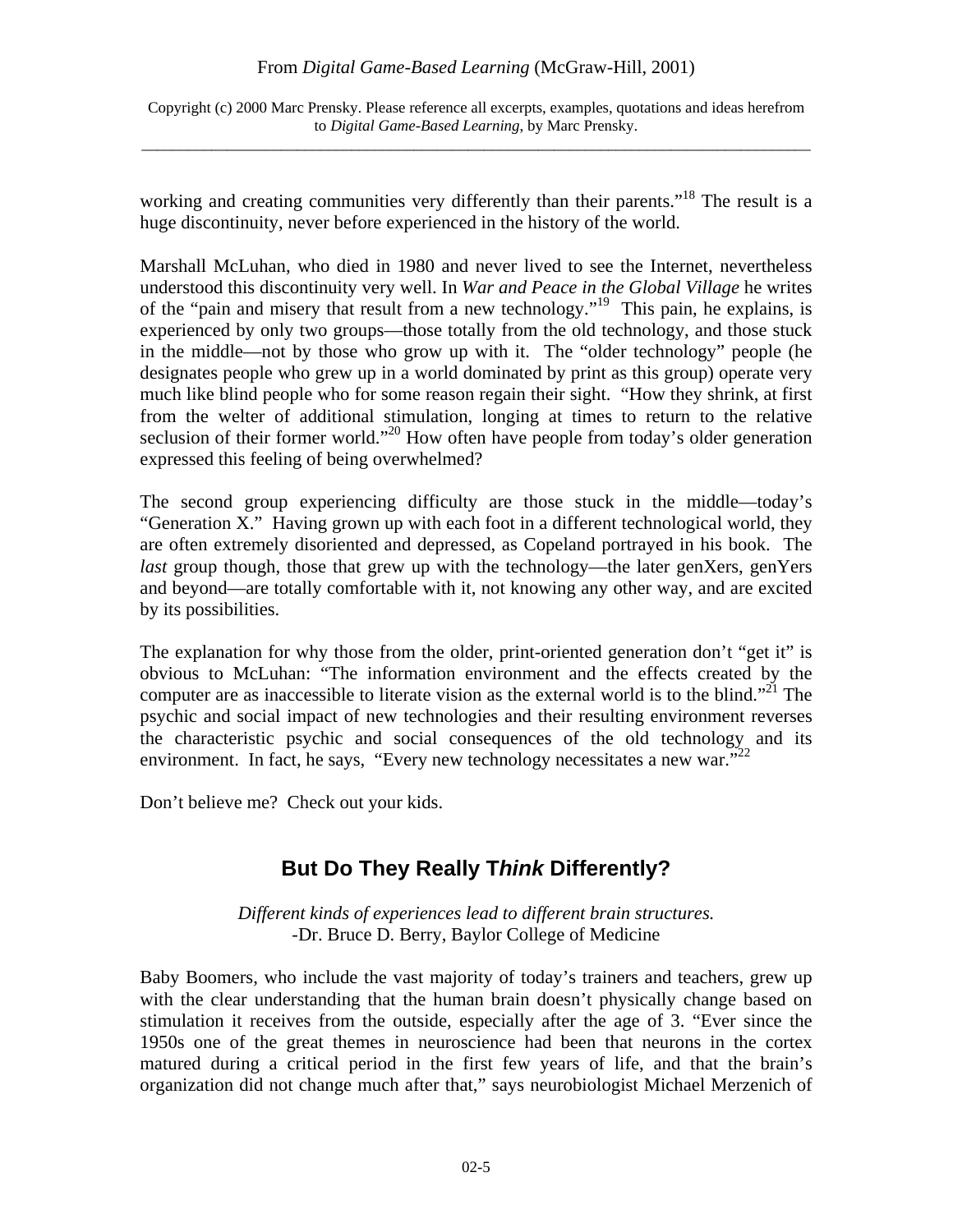the University of California–San Francisco.<sup>23</sup> But it now turns out that that view is, in fact, *incorrect*.

Based on the latest scientific research and evidence in neurology, there is no longer any question that stimulation of various kinds actually changes brain structures and affects the way people think, and that these transformations go on throughout life. The brain is, to an extent not at all understood or believed to be when Baby Boomers were growing up, *massively plastic.* It can be, and is, constantly reorganized**.** (Although the popular term *rewired* is somewhat misleading, the overall idea is right—the brain changes and organizes itself differently based on the inputs it receives.) The old idea that we have a fixed number of brain cells that die off one by one has been replaced by research showing that our supply of brain cells is replenished constantly.24 The brain *constantly* reorganizes itself *all our child and adult lives*, a phenomenon technically known as *neuroplasticity*. According to Paula Tallal, co-director of the Center for Molecular and Behavioral Neuroscience at Rutgers University, "you create your brain from the input you get."<sup>25</sup>

"It is clear that the brain is far from immutable,"  $26$  writes Dr. Marion Diamond of the University of California and one of the early pioneers in this field of neurological research. She and her team found that rat pups in "enriched" environments showed brain changes compared with those in "impoverished" environments after as little as two weeks. Sensory areas of their brains were thicker, other layers heavier. Changes showed consistent overall growth, leading to the conclusion that *the brain maintains its plasticity* for life.<sup>27</sup> G. Reid Lyon, a neuropsychologist who directs reading research funded by the National Institutes of Health, concurs. "The brain is malleable and continues to be plastic to and responsive to the environment to a greater degree than people have thought in the past," he says. "This is pretty promising information."<sup>28</sup>

In addition to Dr. Diamond's rats, other experiments leading to similar conclusions include the following:

- In a study done on ferrets, brains were actually physically rewired, with inputs from the eyes switched to where the hearing nerves went and vice versa. The brain changed to accommodate the new inputs.<sup>29</sup>
- Imaging experiments done on blind adults showed that when they learned Braille, "visual" areas of their brains lit up. Deaf people use their auditory cortex to read signs. $30$
- When researchers scanned the brains of people who were tapping their fingers in a complicated sequence that they had practiced for weeks, a larger area of motor cortex became activated then when they performed sequences they hadn't practiced.<sup>31</sup>
- Japanese subjects were trained to "reprogram" their circuitry for distinguishing "ra" from "la," a skill they "forget" soon after birth because their language doesn't require  $it.<sup>32</sup>$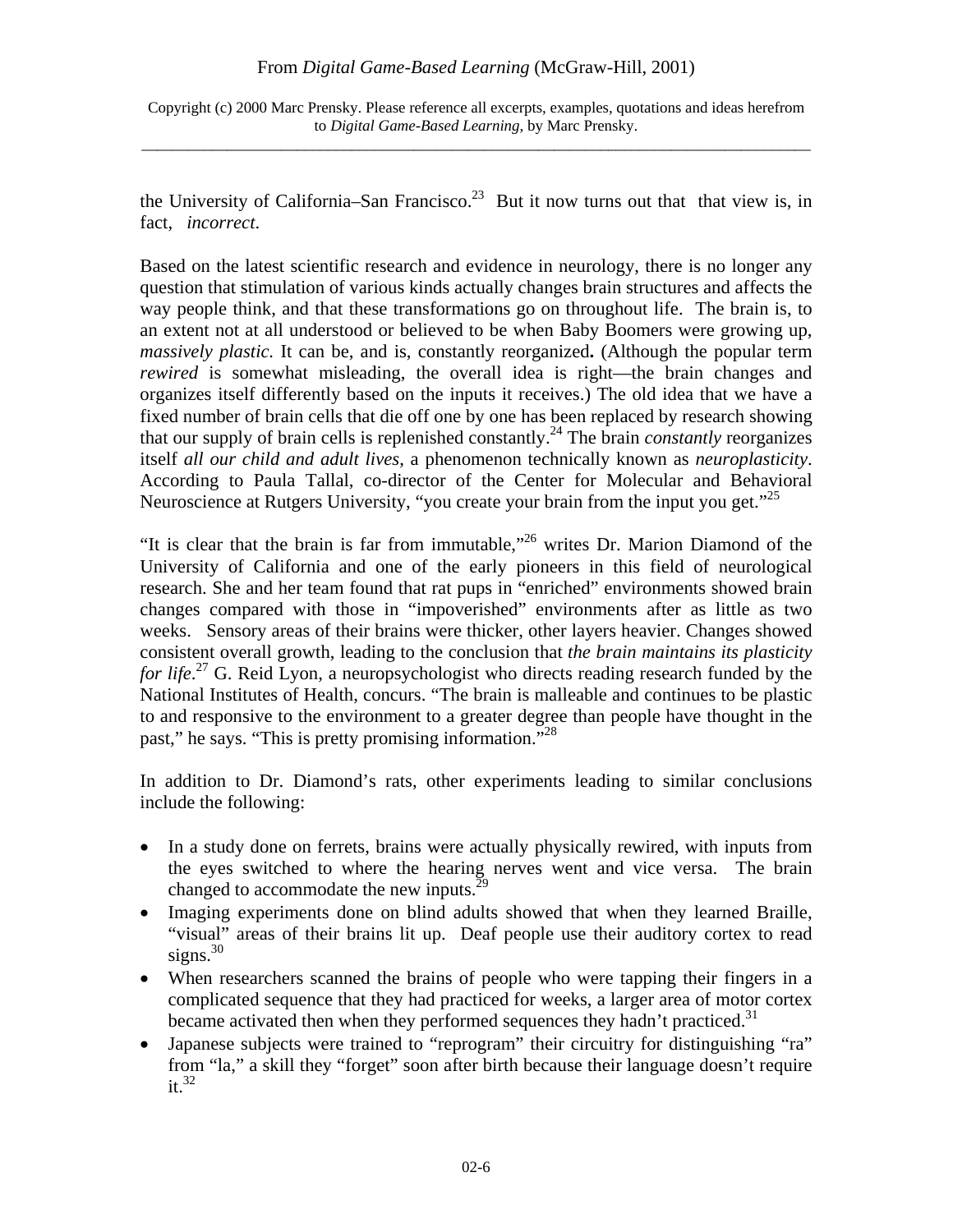- Dr. Jay Hirsch and Dr. Karl Kim found that an additional language learned later in life goes into a different place in the brain than the language or languages learned as children.33
- Carefully designed intensive reading instruction experiments with students aged 10 and up appeared to create lasting chemical changes in key areas of the subjects' brains.34
- Harvard neurobiologist Mark Jude Tramano found that a comparison of musicians versus nonplayers using magnetic resonance imaging showed a 5 percent greater volume in the musicians' cerebellums, ascribed to adaptations in the brain's structure resulting from intensive musical training and practice.<sup>35</sup>

Brain plasticity research is being conducted by a large community of scientists. And we are only at the very beginning of understanding the implications of and applying this work. "Ultimately, says Dr. Merzenich, a founder along with Dr. Tallal of the education company Scientific Learning, this strategy will lead to neuroscience-based education."<sup>36</sup> Scientific Learning has created products that seek, based on brain research, to "reprogram" the brains of children with certain types of reading difficulties, with impressive results (see Chapter 7).

As if the news on brain plasticity from the neurologists and neurobiologists were not enough, there is evidence from social psychology as well. Western philosophers and psychologists have long taken it for granted that the same basic processes underlie all human thought. Although cultural differences might dictate what people think *about*, the *strategies* and *processes* of thought, which include logical reasoning and a desire to understand situations and events in linear terms of cause and effect, are the same for everyone. However this, too, appears to be wrong.

Research by many social psychologists—including work by Alexandr Luria  $37$  in the Soviet Union, who showed that collectivized versus noncollectivized peasants used different kinds of logic, and work by Dr. Richard Nisbett of the University of Michigan, who compared European Americans and East Asians  $38$ —shows that people who grow up in different cultures do not just think about different things, they actually *think differently*. The environment and culture in which people are raised affects and even determines many of their thought processes.

"We used to think that everybody uses categories in the same way, that logic plays the same kind of role for everyone in the understanding of everyday life, that memory, perception, rule application and so on are the same," says Dr. Nisbett. "But we're now arguing that cognitive processes themselves are just far more malleable than mainstream psychology assumed." 39

So, people who undergo different inputs from the media and culture that surround them can, and do, think differently. However a person's thinking patterns do not just change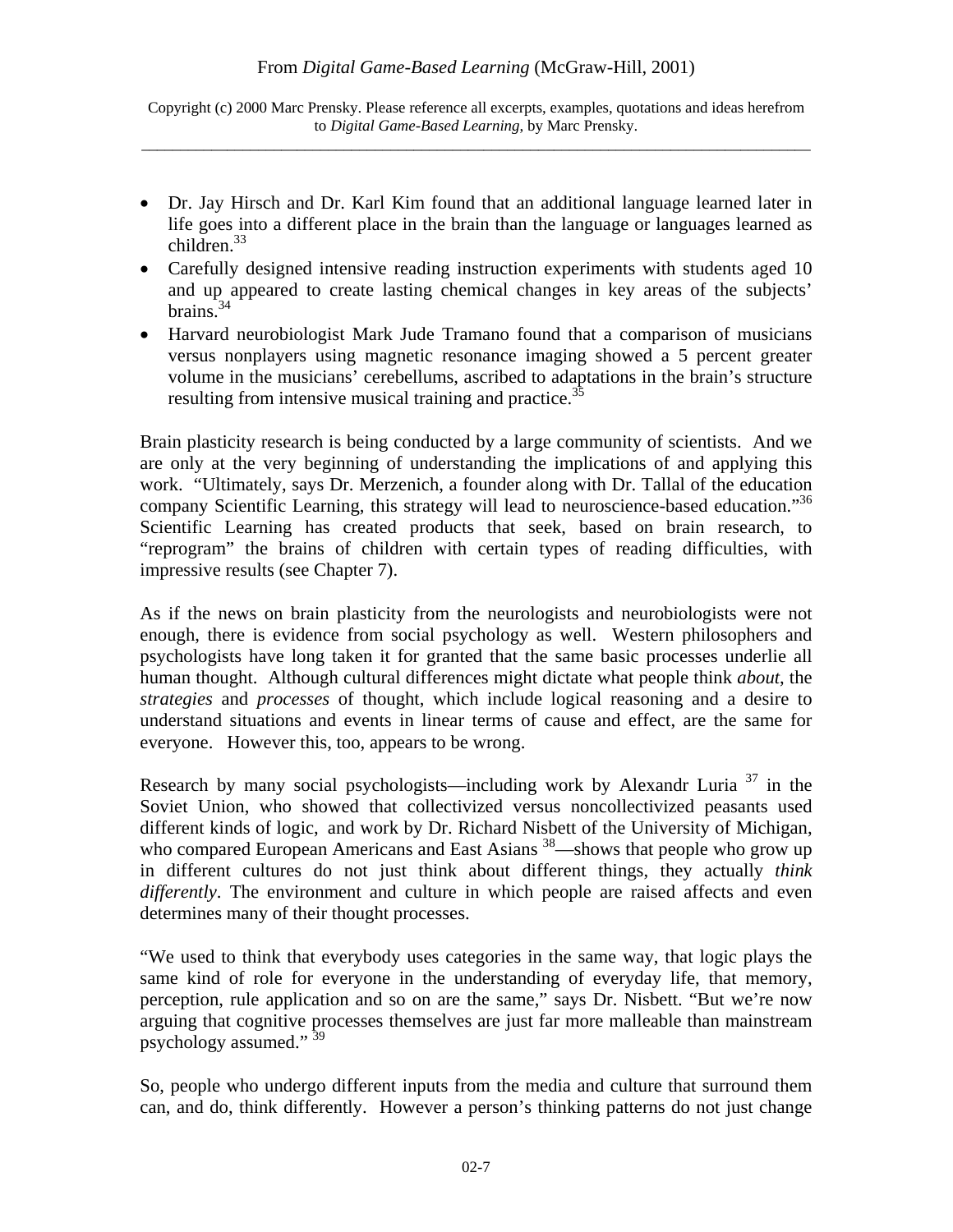overnight. A key finding of brain plasticity research is that brains do *not* reorganize casually, easily, or arbitrarily. "Brain reorganization takes place only when the animal pays attention to the sensory input and to the task," writes John Bruer in *The Myth of the* First Three Years.<sup>40</sup> "It requires very hard work," says Lyon.<sup>41</sup> Scientific Learning's Fast ForWard program requires students to spend 100 minutes a day, 5 days a week, for 5 to 10 weeks to create desired changes, because "it takes sharply focused attention to rewire a brain." $42$ 

Several hours a day, five days a week, sharply focused attention—does that remind you of anything? Oh, yes—video games! That is exactly what children have been doing ever since *Pong* arrived in 1974. They have been adjusting or programming their brains to the speed, interactivity, and other factors in the games, much as boomers' brains were programmed to accommodate television. This may not, in fact, be even the second time this "brain reprogramming" has happened. Some scientists suggest at least two other major "brain programmings" in human history—one dealing with the need to deal with radical change<sup>43</sup> and the other to deal with the invention of written language and reading<sup>44</sup> where the brain had to be retrained to deal with things in a highly linear way. "Reading does not just happen," says University of California–Davis neurology expert Kathleen Baynes. "It is a terrible struggle."45 Neuroscientist Michael S. Gazzaniga at Dartmouth adds: "reading is an invention that is going to have a different neurology to it than the things that are built into our brain, like spoken language."46 In fact, one of the main focuses of traditional school for the hundreds of years since reading became a mass phenomenon has been retraining our speech-oriented brains to be able to do reading. Again, the training involves several hours a day, five days a week, and sharply focused attention.

So here is the interesting and important part of the problem. Just when we've figured out (more or less) how to retrain brains for reading, they were retrained again by television. Now things have changed *yet again*, and our children are out furiously retraining their brains to think in newer ways, many of which, as we shall observe, are antithetical to older ways of thinking. This is one of the key tensions at the root of many of today's training and education problems.

"Linear thought processes that dominate educational systems now can actually retard learning for brains developed through game and Web-surfing processes on the computer," says Peter Moore, editor of the human resources newsletter *Inferential Focus*. 47 This may help explain the attitude of the high school student who complains that "every time I go to school I have to 'power down.'"

According to William D. Winn, the director of the Learning Center at the University of Washington's Human Interface Technology Laboratory, children raised with the computer "think differently from the rest of us. They develop hypertext minds. They leap around. It's as though their cognitive structures were parallel, not sequential.<sup>48</sup>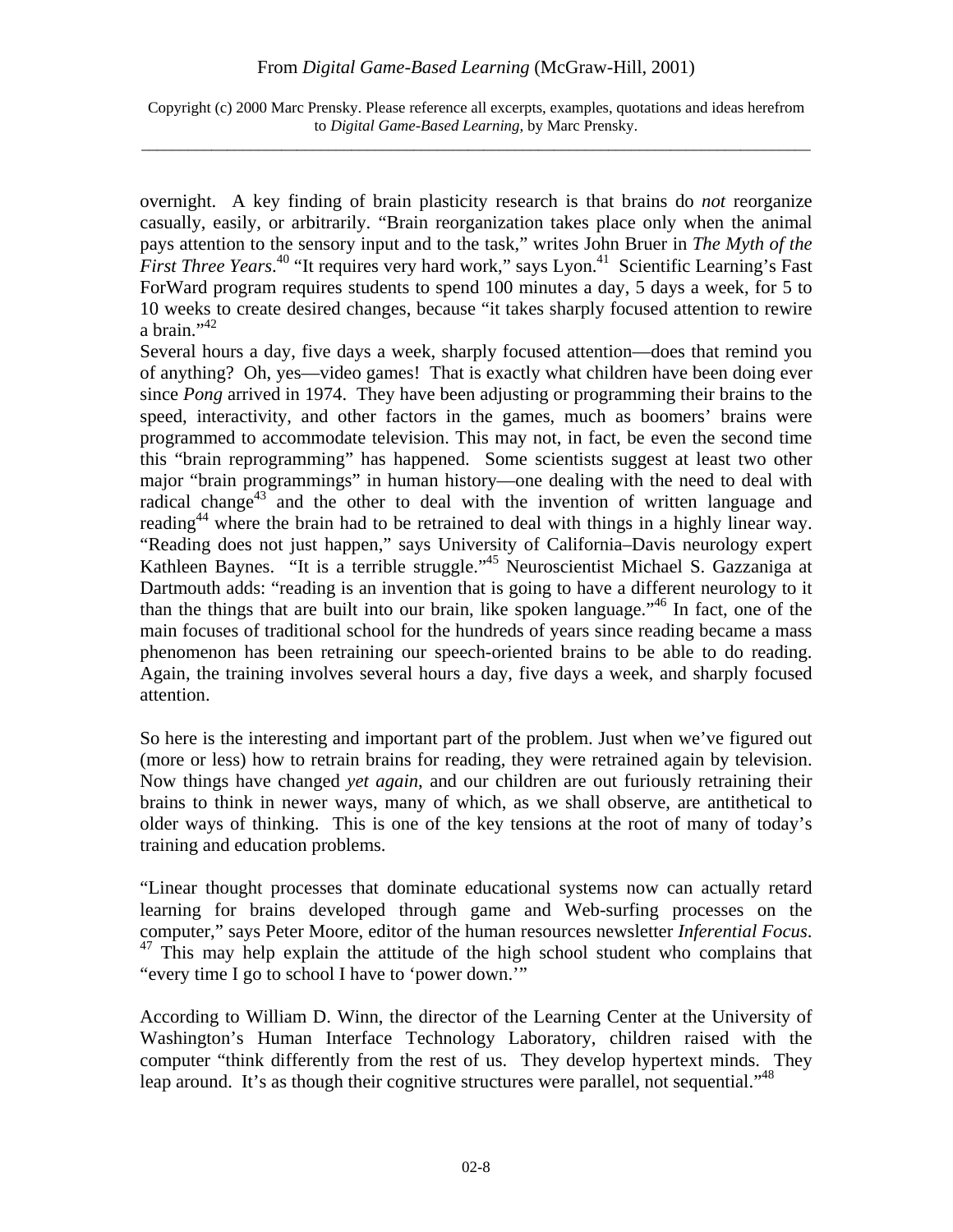Moore reports that teenagers use different parts of their brain and think in different ways than adults when at the computer. We know now that it actually goes further. Their brains are actually *physiologically* different. But these differences, most observers agree, are less a matter of kind than a difference of degree. For example as a result of repeated experiences, particular brain areas are larger and more highly developed, and others are less so.

Patricia Marks Greenfield, professor of psychology at the University of California–Los Angeles, has been a long-time student of the effects of media on socialization and cognitive development. Greenfield reports that she became interested in this field when she realized that her son, then about 11, was developing thinking skills through playing video games that she didn't have.

Greenfield has studied and published extensively on the effects of video games on players' minds. She was one of the first to study this area, publishing her first book on the subject, *Mind and Media*,<sup>49</sup> in 1984. Many of her original ideas are just now finding wider acceptance. Greenfield has found that skills developed as a result of playing video games go far beyond the hand–eye coordination skills most often cited. "Videogames are the first example of a computer technology that is having a socializing effect on the next generation on a mass scale, and even on a worldwide basis," she wrote in 1984. "What is the person like who has been socialized by the technologies of television and video games? So far it appears that he or she may have more developed skills in iconic representation than the person entirely socialized by the older media of print and radio. The videogame and computer, in adding an interactive dimension to television, may also be creating people with special skills in discovering rules and patterns by and active and interactive process of trial and error." 50

Among Greenfield's findings are the following:

- Playing video games augments skill in reading visual images as representations of three-dimensional space (representational competence). This is a combination of several competencies, including partnering with the computer in the construction of the representation, using the joystick (or other controller) as a "distanced" representational tool, working in real-time, multidimensional visual-spatial skills, and mental maps.
- Skill in computer games enhances, and is a causal factor in, other thinking skills such as the skill of mental paper folding (i.e. picturing the results of various origami-like folds in your mind without actually doing them.) . What is important, she finds, is this is a *cumulative* skill—there is no effect on mental paper folding from playing the game for only a few hours. These effects were found in other studies as well.
- Because no one tells you the rules in advance, video games enhance the skills of "rule discovery" through observation, trial and error, and hypothesis testing. In Greenfield's words, "the process of making observations, formulating hypotheses and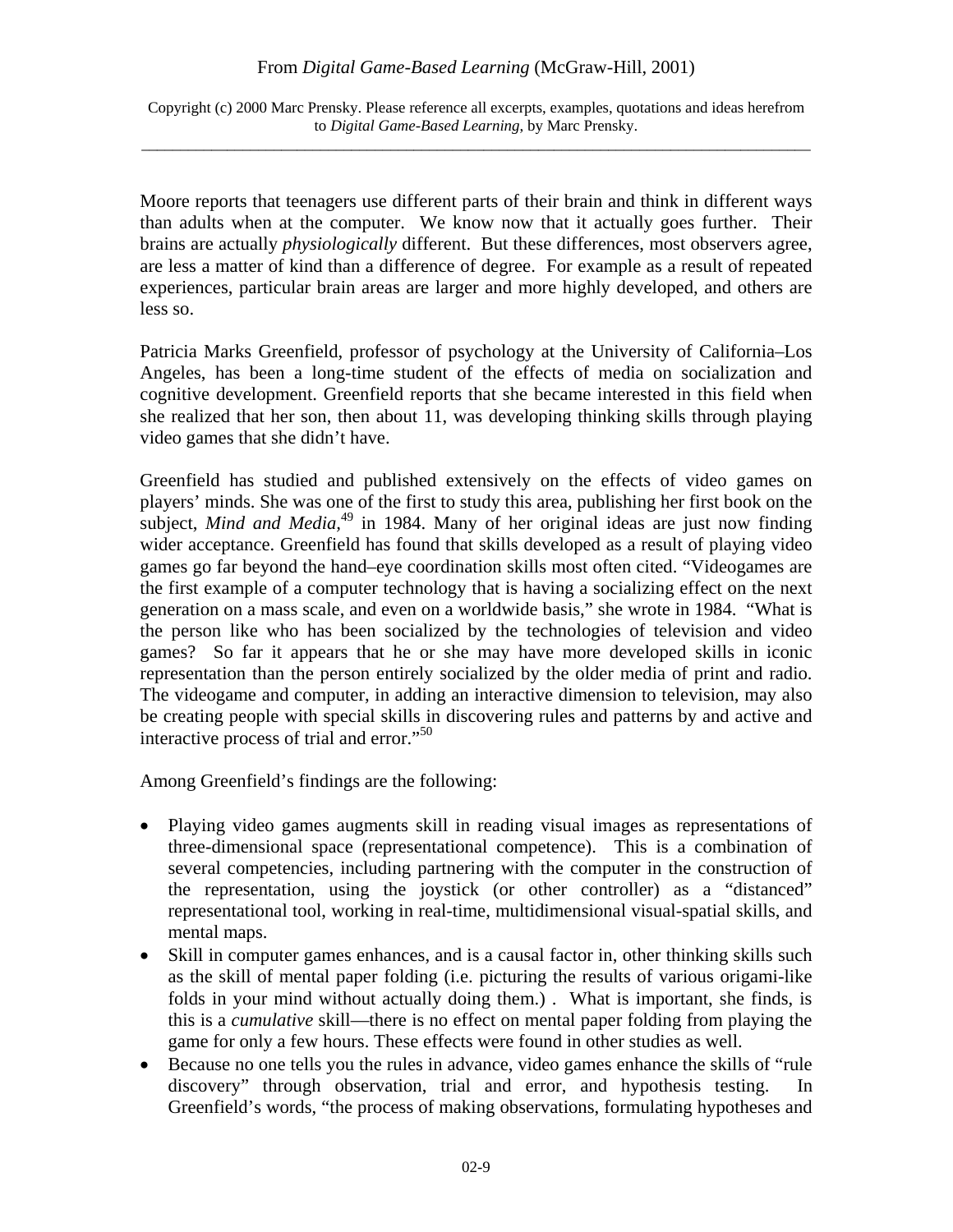figuring out the rules governing the behavior of a dynamic representation is basically the cognitive process of *inductive discovery* … the thought process behind scientific thinking." Computer games, she finds, require this skill.

- Video game skills transfer to and lead to greater comprehension of scientific simulations, due to increased ability to decode the iconic representation of computer graphics.
- Playing video games enhances players' skills at "divided attention" tasks, such as monitoring multiple locations simultaneously, by helping them appropriately adjust their "strategies of attentional deployment." Players get faster at responding to both expected and unexpected stimuli.

"Are these technologies in the process of creating a new person?" she asks. Her answer is that the cognitive skills are not new, but the particular combination may well be. That observation was made in 1984. Since that time, Greenfield's subsequent research has confirmed and enhanced her earlier findings.<sup>51</sup> It is clear that we now have a new generation with a very different mix of cognitive skills than its predecessors—the Games Generation**.** 

# **Digital Media: A Second Language**

Many people have referred to young people's facility with computers as a second language, one that their elders do not speak, or at least not as well as the young people do. "For adults computer skills are a tool, but for teenagers using computers has become a second language," writes Moore*.* It is an apt metaphor. Citing the experiments of Doctors Hirsh and Kim, mentioned above, Moore suggests that "teenage facility with the computer, like language facility acquired in infancy, may well emerge from a part of the brain that adults do not use while doing the same computer operations.<sup> $52$ </sup>

McLuhan also refers to these facilities in terms of language: "To educate the 'turned-on' teenager in the old mechanical style is like asking a three-year-old who has just learned English to talk pidgin-English or to use a heavy Scottish brogue. These things are not in his environment and therefore not cognizable."<sup>53</sup>

The Games Generations—others use the terms *N-*[for Net]*-gen* or *D-*for digital]*-gen*—are *native speakers* of the digital language of computers, video games and the Internet. Those of us who were *not* born into this world but have, at some later point in our lives, become fascinated by and adopted many or most aspects of the new technology are, and will always be, compared to them, "digital immigrants." (I am indebted to Sylvia Kowal of Nortel for sparking these ideas.) 54 And like all immigrants, as we learn—some better than others—to adapt to our new environment, we always retain, to some degree, our "accent," that is, our foot in the past. The digital immigrant accent can be seen in such things as turning to the Internet for information second rather than first, or in reading the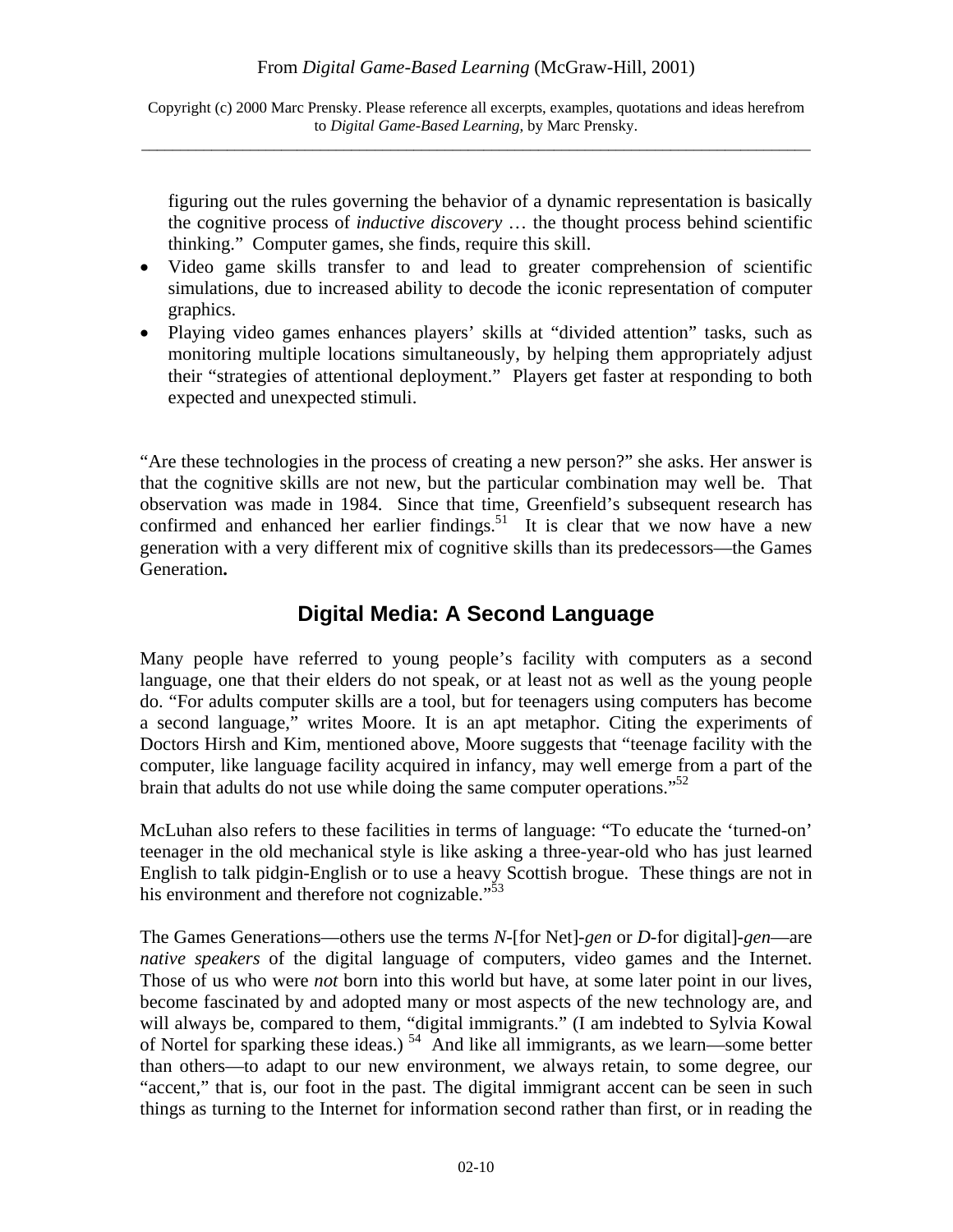manual for a program rather than assuming that the program itself will teach us to use it. We older folk have not been "socialized," to use Greenfield's term, in the same way as our children. Remember, a language learned later in life goes into a different part of the brain.

*Contest 1: What are other good examples of the "digital immigrant accent?" Email your entries to [www.twitchspeed.com](http://www.twitchspeed.com/) . The winner each quarter will receive something related to Digital Game-Based Learning and a mention on the site!*

# **Different from TV: Manipulating Versus Watching**

As I mentioned earlier, television performed some "mind programming" of its own on the Baby Boomer generation and beyond. But to understand today's Games Generation learners it is key for us to distinguish and separate those mind changes that come from television from the mind changes of the next generations, influenced as well by *interactive* technologies such as video and computer games and the Internet**.** The key difference is that the Games Generations are *active participants* rather than passive observers. Greenfield calls video games "the first medium to combine visual dynamism with an active, participatory role for the child."<sup>55</sup> "They want to be users, not just viewers or listeners," reports  $T$ apscott.<sup>56</sup> Janet Murray refers to this as "agency;" "the satisfying power to take meaningful action and see the results of our decisions and choices." 57

While the difference between watching and participating is *very* important, it is, of course, not an either/or proposition. As anyone can observe, many people, children and adults, both play video games and watch television. Even game designers concede this, with some regret. "I don't believe that interactive entertainment will dominate other forms of entertainment this coming century," says Scott Miller of Apogee "I think, for the most part, people prefer passive entertainment, like TV, watching sports, and attending movies, where you can veg out and just enjoy what's in front of you. But there's little doubt that digital gaming will continue to grow."58 Adds Brett Sperry of Westwood Studios: "We will always have books, movies, magazines, and television. Passive forms of entertainment are here to stay. However, we will see an incredible array of new interactive options, delivered in a few different ways. Everything you do now for entertainment purposes will become interactive in some way."<sup>59</sup> Although they use both active and passive media, Games Generation members often *prefer* video games and the Internet to television because of their interactivity. A 9-year-old girl commented to Greenfield, "in TV, if you want to make someone die, you can't. In PacMan if you want to run into a ghost you can."<sup>60</sup>

The point is that although both forms of entertainment will continue to coexist, the Games Generation now lives much more in an *interactive* world—with the emphasis on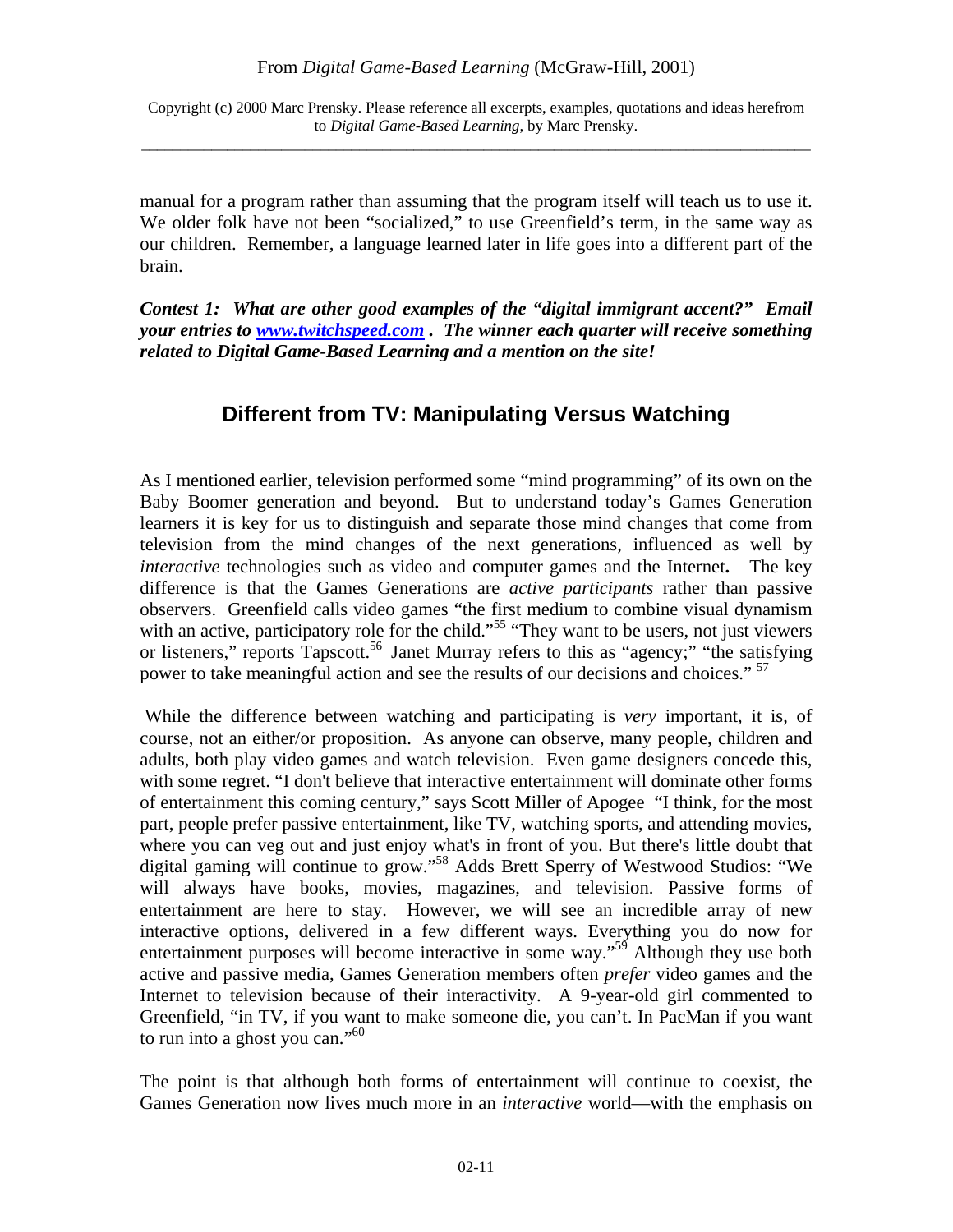the "active." So when trainers or teachers from the Baby Boomer generation bring in passive video, in any way, shape, or form—as they love to do—they many think they are doing their learners a favor. But what today's learners crave is *interactivity—*the rest basically bores them to death.

# **So What A***bout* **Attention Spans?**

When I present the idea at training conferences that the interactive media-influenced Games Generations "think differently," I get a lot of "pushback" (training jargon for disagreement.) The reaction I have heard many times, often with a great deal of anger, is "you're just talking about traditional Myers-Briggs distinctions" (Myers and Briggs created a widely used test of thinking styles). About the only consensus I hear is that younger employees are generally rude and that their attention spans are shorter. In fact "the attention span of a gnat" has become such a common cliché that it just rolls off the tongue. But is this really true? Is it that they *can't* pay attention or that they *don't*?

"I don't buy that these kids have short attention spans," says Dr. Edit Harel, author of the book *Children Designers* and founder of MaMaMedia. "They think in different ways than adults. Sometimes they are multitasking. Other times they can get into something and spend many hours on it if it makes sense to them."<sup>61</sup> "I always believed that kids didn't have short attention spans," says Todd Kessler, Nickelodeon producer of *Blues Clues.*<sup>62</sup>

Older-generation folks often watch younger employees lose patience and tune out to traditional training. Management and trainers may conclude that their attention spans must be short, but it just isn't true. I contend that the people who hold these short attention span views have not been watching or listening to younger people closely enough. In the words of Edward Westhead, a former biochemistry professor at the University of Massachusetts at Amherst,, "Sure they have short attention spans—for the old ways of learning."63 Their attention spans are *not* short for games, for example, or for music, or for rollerblading, or for spending time on the Internet, or anything else that actually interests them. Traditional training and schooling just doesn't engage them. It isn't that they *can't* pay attention, they just *choose not to.*

Concerning attention spans, there are two relative newcomers to the medical lexicon, widely discussed in the last decade or so: *attention deficit disorder* (ADD) and its sister, *attention deficit hyperactivity disorder* (ADHD). (The whole thing used to be known as *hyperactivity*.) This so-called disease is diagnosed in an enormous number of children, who are often treated with Ritalin and other drugs. Dr. F. Xavier Castellanos, who heads the attention deficit hyperactivity research unit at the National Institutes of Health, says: "Everyone knows people with attention deficit who can concentrate well enough to play computer games for hours."64 Some researchers say ADD comes from an inability of a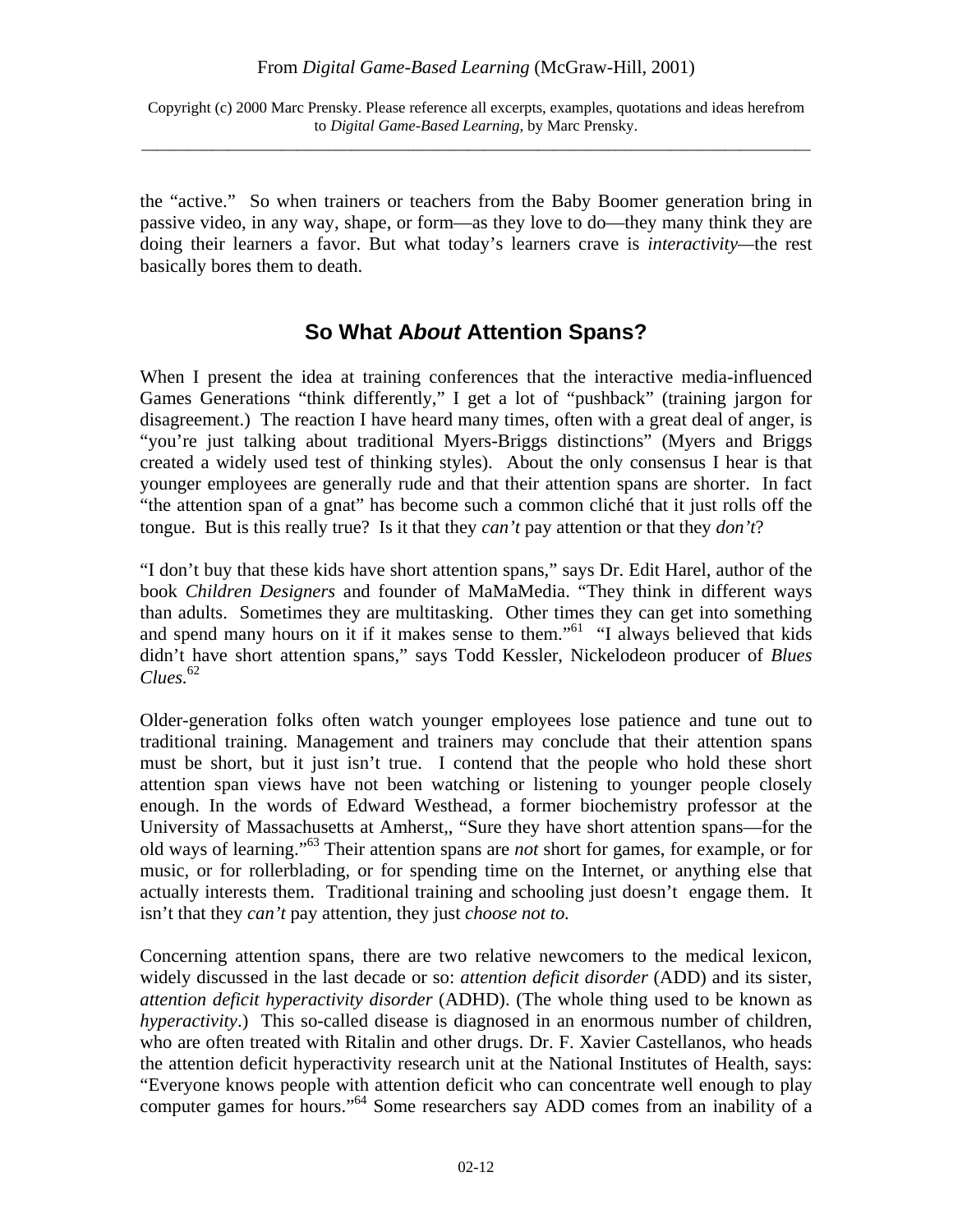#### From *Digital Game-Based Learning* (McGraw-Hill, 2001)

Copyright (c) 2000 Marc Prensky. Please reference all excerpts, examples, quotations and ideas herefrom to *Digital Game-Based Learning*, by Marc Prensky. \_\_\_\_\_\_\_\_\_\_\_\_\_\_\_\_\_\_\_\_\_\_\_\_\_\_\_\_\_\_\_\_\_\_\_\_\_\_\_\_\_\_\_\_\_\_\_\_\_\_\_\_\_\_\_\_\_\_\_\_\_\_\_\_\_\_\_\_\_\_\_\_\_\_\_\_\_\_\_\_\_\_\_\_\_\_

person's brain to produce extended beta, as opposed to theta, waves.<sup>65</sup> Determining whether a child's attention deficit is a result of illness or of boredom is not always easy, and we don't always get it right. But even when we do, interestingly enough, it is video games—the holders of even *these* children's attention—that are increasingly used to retrain children's brains and help them concentrate, as we shall see in Chapter 7.

In his book *The Tipping Point*, 66 Malcolm Gladwell cites research done for *Sesame Street* that revealed that children do not actually watch television continuously, but "in bursts." They tune in just enough to get the gist and be sure it makes sense. The assumption before the research involving sophisticated eye measurements was that children sit there like zombies, attracted by all the "eye candy"—the glitz and glitter of the medium. But that was not what they found. "The idea that kids would sit, stare at the screen and zone out," said Elizabeth Lorch, a psychologist at Amherst College. "But once we began to look carefully at what children were doing we found out that short looks were actually more common. There was much more variation. Children didn't just sit and stare. They could divide their attention between a couple of different activities. And they weren't being random. There were predictable influences on what made them look at the screen, and these were not just trivial things, not just flash and dash."<sup>67</sup>

In one key experiment, half the children were shown the program in a room filled with toys. As expected, the group with toys was distracted and watched the show only about 47 percent of the time as opposed to 87 percent in the group without toys. But when the children were tested for how much of the show they remembered and understood, the scores were exactly the same. "We were led to the conclusion that the 5-year-olds in the toys group were attending quite strategically, distributing their attention between toy play and viewing so that they looked at what was for them the most informative part of the program. The strategy was so effective that the children could gain no more from increased attention." In another experiment, sequences were presented out of order, and the children lost interest, despite the same flash and characters.<sup>68</sup>

This ability to choose selectively what counts for us and to learn through distraction is perhaps not a new phenomenon, but is vitally important in an age of bombardment by digital media. It is the phenomenon that will later be observed in children doing their homework with television, working listening to music, and is a key, as we shall see, to improving and speeding up learning and training.

# **Reflection: The Disappearing Skill?**

Maybe, just maybe, I have begun to convince you that many of those new skills and ways of thinking that the Games Generation learned growing up are different, and even that many of them are positive. But what about all the criticisms that we constantly hear from teachers about problems with reading and thinking? What, if anything, has been *lost* in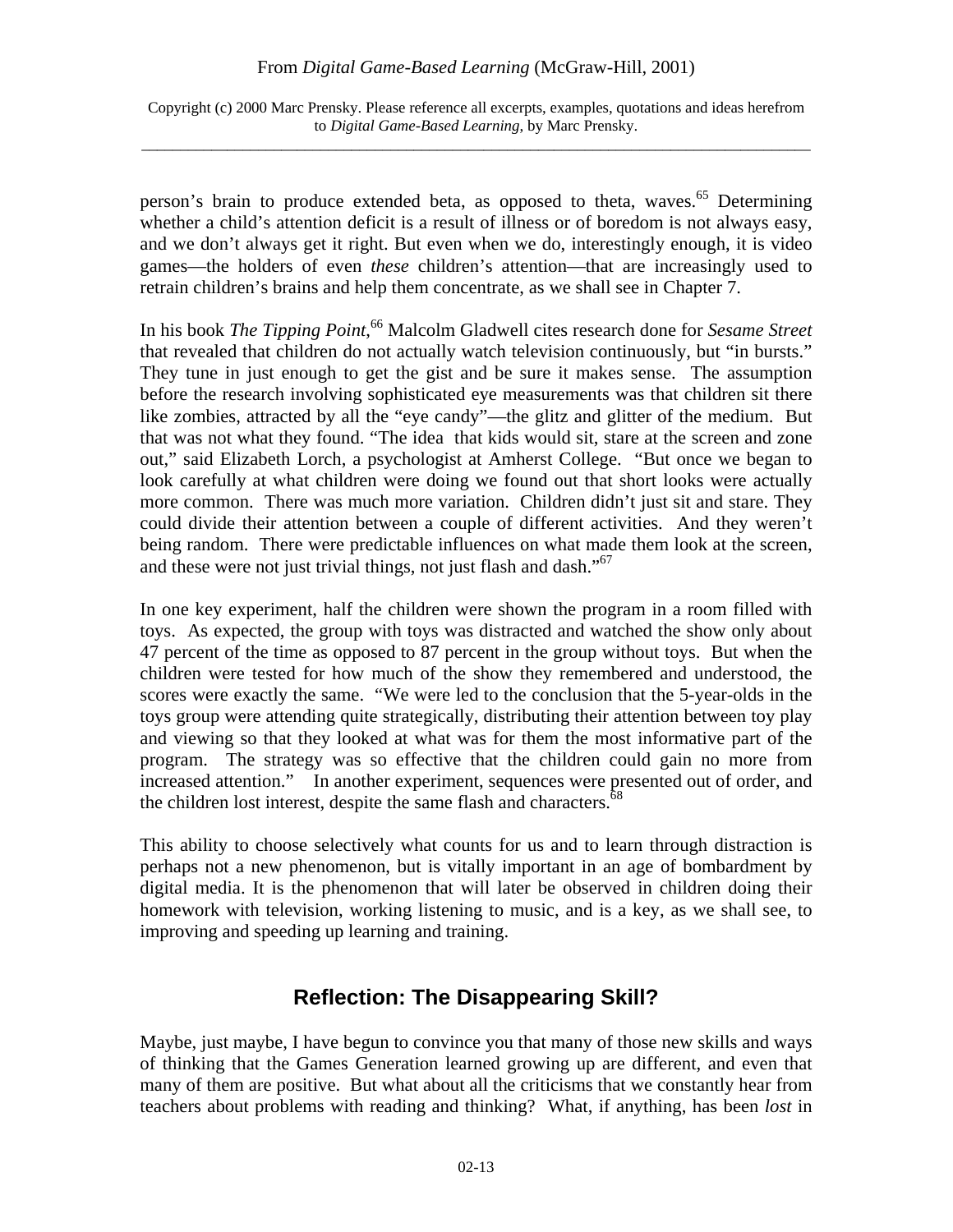#### From *Digital Game-Based Learning* (McGraw-Hill, 2001)

Copyright (c) 2000 Marc Prensky. Please reference all excerpts, examples, quotations and ideas herefrom to *Digital Game-Based Learning*, by Marc Prensky. \_\_\_\_\_\_\_\_\_\_\_\_\_\_\_\_\_\_\_\_\_\_\_\_\_\_\_\_\_\_\_\_\_\_\_\_\_\_\_\_\_\_\_\_\_\_\_\_\_\_\_\_\_\_\_\_\_\_\_\_\_\_\_\_\_\_\_\_\_\_\_\_\_\_\_\_\_\_\_\_\_\_\_\_\_\_

the "programming" process? This is certainly an area of great importance to us as trainers, teachers, and educators.

As I read and spoke to people during the research for this book, one key word began to come up over and over again—*reflection*. Reflection is what enables us, according to many theorists, to generalize, as we create "mental models" from our experience. It is, in many ways, the *process* of "learning from experience." The ability to stop and reflect is what distinguishes reading a book—where one can pause and think whenever one chooses—from a twitch-speed video game, or an Internet-speed business, for that matter, where if you stop, you die. In our twitch-speed world, there is less and less time and opportunity for reflection, and this development concerns many people.

Says J. C. Herz: "I think that attention spans are shorter in large part because the culture is much less formal than it was, and the idea of sitting down and concentrating is ultimately a spiritual issue among other things, as much as it is a psychological issue. And if you live in a consumerist society where it's about grabbing something new, or acquiring another object, or just being able to toss references back and forth, contemplation is not really valued or valuable in that space—it doesn't do anything for you. Although of course we actually need it to actually ground ourselves. Which is what's ignored."<sup>69</sup>

Clifford Stoll, a self-appointed contrarian from whom we shall hear much more in Chapter 14, thinks that learning games "substitute quick answers and fast action for reflection and critical thinking."<sup>70</sup>Jane M. Healy writes that "fast paced, nonlinguistic and visually distracting television may literally have changed children's minds, making sustained attention to verbal input, such as reading or listening, far less appealing than faster paced, visual stimuli."<sup>71</sup>

One of the most interesting challenges and opportunities in Digital Game-Based Learning is to figure out and invent ways to *include* reflection and critical thinking (either built into the game or through a process of instructor-led debriefing) with the learning *and still make it a fun game*. There are many genres of games that already allow for this (think of chess.) It is something that many users of simulation games, such as the military, have been doing for a while. Some of the Digital Game-Based Learning examples that I will discuss in Chapters 9 and 10 have taken interesting steps in the direction of building reflection and critical thinking into the software. But we can and must do more in this area.

# **Ten Ways the Games Generation Is Different**

Exactly *how* is the Games Generation, who grew up in the last quarter of the twentieth century, different from other generations? Here's one example. Growing up on twitch-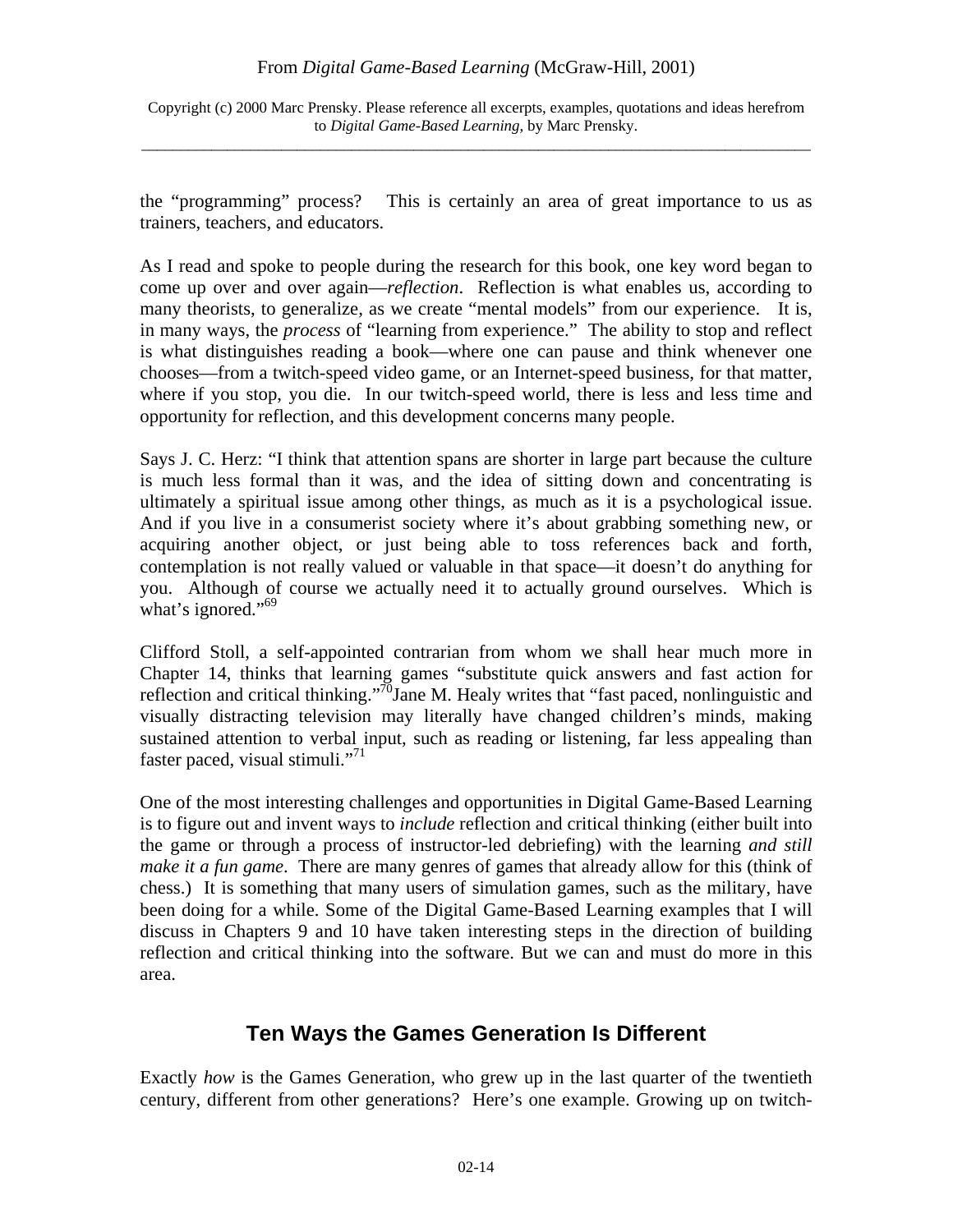speed video games, MTV (more than 100 images a minute), and the ultrafast speed of action films, the Games Generation's minds have been programmed to adapt to greater speed and thrive on it. Yet when they go to school or go to work, educators and trainers typically give them all the "nontwitch" features of the past: "tell-test" education, boring corporate classrooms, poor speakers lecturing at them, talking-head corporate videos, and, lately, endless "click and fall asleep" courses on the Internet.

Speedwise, we effectively give them depressants, and then we wonder why they're bored! This is no doubt a big part of what the student means when he complains about having to "power down" at school.

Below are ten of the main cognitive style changes that I have observed in the Games Generation, all of which raise a number of important and difficult challenges for education, training, and business in general:

- 1. Twitch speed vs. conventional speed
- 2. Parallel processing vs*.* linear processing
- 3. Graphics first vs. text first
- 4. Random access vs. step-by-step
- 5. Connected vs. standalone
- 6. Active vs. passive
- 7. Play vs. work
- 8. Payoff vs*.* patience
- 9. Fantasy vs*.* reality
- 10. Technology-as-friend vs. technology-as-foe

Let's examine each of these in turn to see why the change represents a break from the past, and what it implies in terms of new learning needs.

#### **Twitch Speed vs. Conventional Speed**

The Games Generation has had far more experience at processing information quickly than its predecessors and is therefore better at it. Scrolling rapidly through a huge genetic database for matches to a gene he believes is involved in diabetes, Dr. Gary Ruvkun, a thirty-ish medical researcher, comments "You learn how to read these as they are ratcheting by. I think MTV is good training."72 Of course, humans have *always* been capable of operating at faster-than-"normal" speeds, as airplane pilots, racecar drivers, and speed-reading guru Evelyn Wood can attest. The difference is that this ability has now moved into a generation at large and at an early age, as Professor Greenfield noted early on. A big problem the generation faces is that, after MTV and video games, they essentially hit a brick wall (short of piloting a jet, little in real life moves that fast)—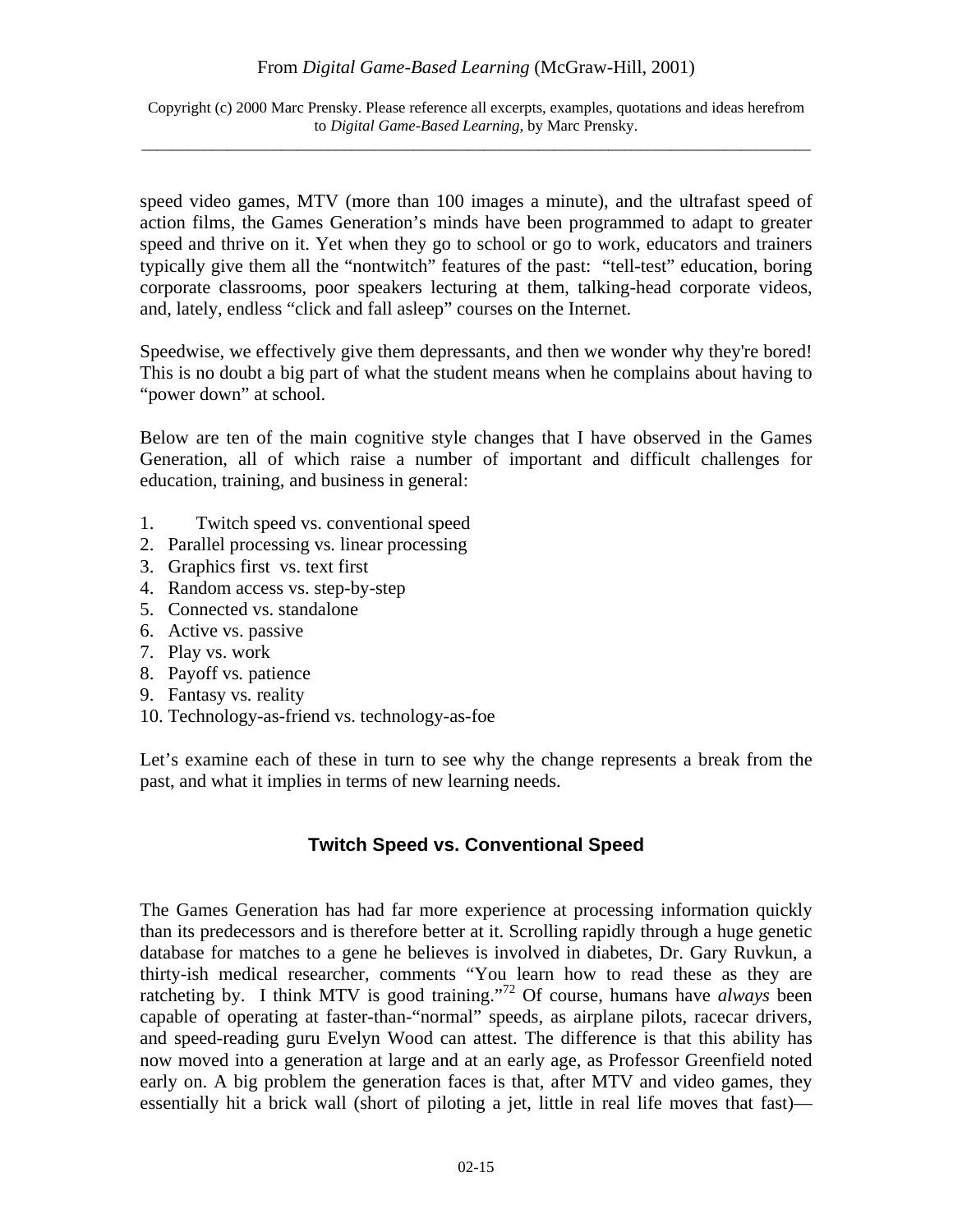hence the "depressants." In the workplace, we see the Games Generation's need for speed manifesting itself in a number of ways, including a demand for a faster pace of development, less "time-in-grade" before promotions, and shorter lead times to success.

An important challenge for today's business managers is how to speed up their assumptions around how quickly things can be done, while still keeping sight of other key objectives, such as quality and customer relationships. They need to create training and other experiences that maintain the pace and exploit the facility of twitch speed while adding content that is important and useful. Digital Game-Based Learning is one of the ways they can do this.

## **Parallel Processing vs. Linear Processing**

The mind can actually process many tracks at once. Much of the Games Generation grew up doing homework while watching television and doing almost everything while wearing a Walkman. They often feel much more comfortable than their predecessors when doing more than one thing at the same time.. Although some argue that parallel processing limits attention to any one task, this is not necessarily the case—the mind typically has quite a bit of "idle time" from its primary task that can be used to handle other things. "There is no question that people can learn to do quite a bit of parallel processing in certain job situations, such as a lot of military jobs," says Dr. Susan Chipman, a researcher at the Office of Naval Research. Whether parallel processing is what is going on when one focuses on homework, televisions and Walkmen<sup>®</sup> all at the same time still, she thinks, needs to be proved: "One would have to do experimental testing to determine that."<sup>73</sup> Nonetheless, today it is common to see young computer artists creating complex graphics while listening to music and chatting with co-workers, young businesspeople having multiple conversations on the phone while reading their computer screens and email, and securities traders managing multiple screens of information simultaneously. Professor Greenfield cites parallel processing as a "cognitive requirement of skillful video game playing."<sup>74</sup>

In fact, as we saw previously, non-parallel thought processes may actually *retard* learning for brains developed through computer games and Web-surfing .75

This growth of parallel-processing ability appears to have been acknowledged by Michael Bloomberg in creating his *Bloomberg TV News*, in which the anchorperson takes up only one-quarter of the television screen, the remainder being filled with sports statistics, weather information, stock quotes, and headlines, all presented simultaneously. It is quite possible, and even fun, for a viewer to take in all of this information and receive much more "news" in the same amount of time.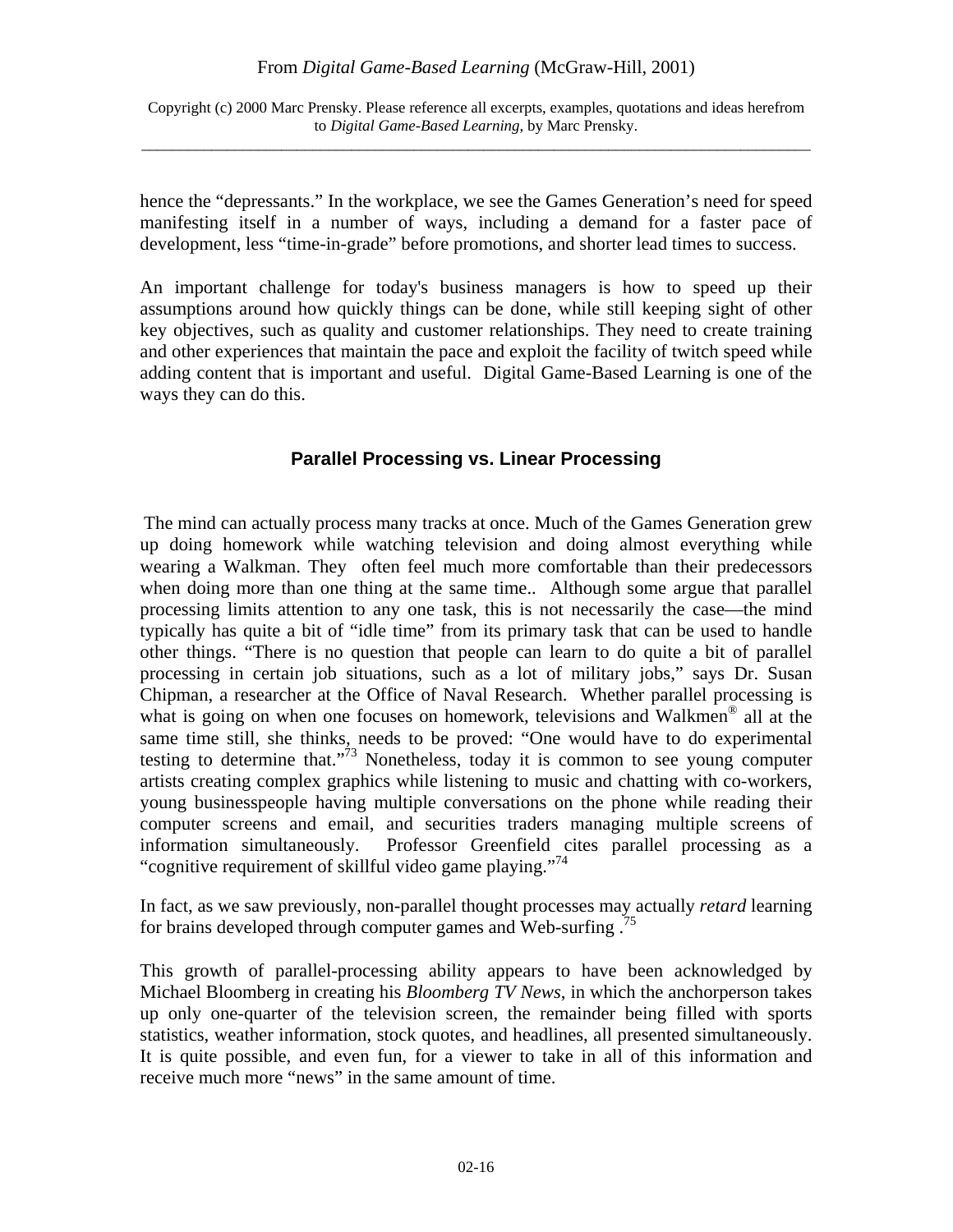"Does this mean we are taking in more but at a lower depth?" ask some. Maybe. But it's a fact of life that this is how information is presented and received and we have to find new ways to get depth. This may be one reason why more and more people get their news from the Web. More depth, if and when you want it, is only a click away.

Managers, trainers, and educators need to be thinking of additional ways to enhance parallel processing for the Games Generation to take advantage of this now more highly enhanced human capability. We can, whether in training or elsewhere, feed them much more information at once than has been done in the past. Watch any of them surf the Net—they'll have dozens of windows open simultaneously. Having all the information needed to do their job at their fingertips—numbers, video feeds, links, simultaneous meetings, and the ability to move seamlessly between them—is the Games Generation worker's nirvana.

## **Random Access vs. Step-by-Step**

The Games Generation is the first to experience hypertext and "clicking around," in edutainment, in CD-ROMs, and on the Web. The result is the "hypertext minds leaping around" that William Winn speaks of  $76$ . Tapscott reports that the N-gen child takes in and outputs information differently. It typically comes from multiple sources and occurs in a less sequential manner.<sup>77</sup> This new, less sequential information structure has increased the Games Generation's awareness and ability to make connections, has freed them from the constraint of a single path of thought. In many ways it is an extremely positive development.

At the same time, some argue, with justification, that unbridled hyperlinking may make it more difficult for these workers to follow a linear train of thought and to do some types of deep or logical thinking. "Why should I read something from beginning to end, or follow someone else's logic, when I can just 'explore the links' and create my own?" they might, and do, say. Although following one's own path often leads to interesting results, understanding someone else's logic is also very important. A difficult challenge is how to create experiences that allow us to link anywhere and experience things in any order yet still communicate sequential ideas and logical thinking.

Yet what has been lost in linearity may have been made up for by a greater ability to perceive, and think in, structure and patterns. Says Marshall McLuhan: "Our electronically configured world has led us to move from the habit of data classification to the mode of pattern recognition. We can no longer build serially, block-by-block, stepby-step, because instant communication insures that all factors of the environment and of experience coexist in a state of active interplay."78 At least one young person interviewed reports that because of his experiences with today's technology he thinks in terms of structures and sees conceptual structures very quickly.<sup>79</sup>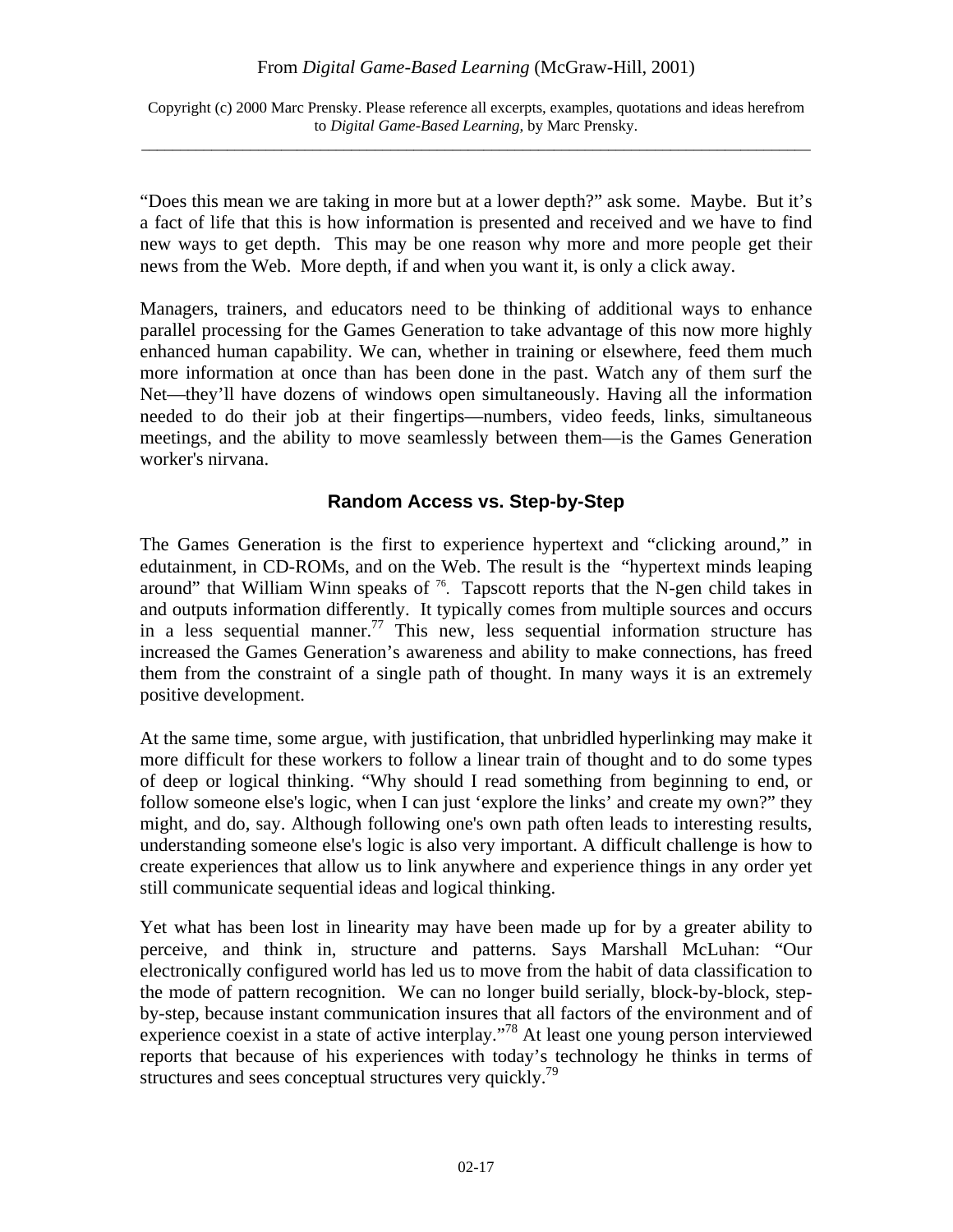## **Graphics First vs. Text First**

In previous generations, graphics were generally illustrations, accompanying the text and providing some kind of elucidation. For today's Games Generation, the relationship is almost completely reversed: The role of text is to elucidate something that was first experienced as an image. Since childhood, these people have been continuously exposed to television, videos, and computer games that put high-quality, highly expressive graphics in front of them with little or no accompanying text.

The result has been to acutely sharpen their visual sensitivity. They find it much more natural than their predecessors to begin with visuals, and to mix text and graphics in a richly meaningful way. A well-known exploiter of this capability is *Wired* magazine, whose intensive use of graphics makes it highly appealing to Games Generation readers yet difficult for many older folks to digest. "Why can't they just give us the plain text?" is a complaint I heard often from colleagues, particularly at the magazine's inception.

Professor Greenfield has documented these increases in representational skill and iconic understanding, citing a worldwide rise of "performance" or "nonverbal" IQ, which she terms *visual intelligence*. 80 Technology, and particularly video games, figures importantly in her explanation for this phenomenon. It is linked to other changes we are discussing as well, since, in her words, "pictorial images, in general, tend to elicit parallel processing."

This shift toward graphic primacy in the younger generation does raise some extremely thorny issues, particularly with regard to textual literacy and depth of information. The challenge is to design ways to use this shift to enhance comprehension, while still maintaining the same or even greater richness of information in the new visual context. Computer and video games designers are specialists in this area, which is a great advantage of Digital Game-Based Learning.

Another potential opportunity to use this heightened visual perception is to speed up learning by allowing the user to take in a great deal of information at once. Already, as we have seen, makers of MTV-style videos often include hundreds of images a minute, showing each image for a few tenths of a second. But a few *thousandths* of a second is all it actually takes for an image to register. In an experiment at Massachusetts General Hospital (MGH), Paul Whelan, Dr Scott Rauch, and co-workers found that humans could perceive images that activate their fear circuitry without even being aware of it. The MGH researchers used an approach known as *masking*; they showed subjects in an magnetic-resonance imaging (MRI) machine photographs of fearful faces for a mere 33 milliseconds, followed by a longer, masking exposure to expressionless faces for 167 milliseconds. The subjects had no conscious memory of seeing the fearful faces, yet their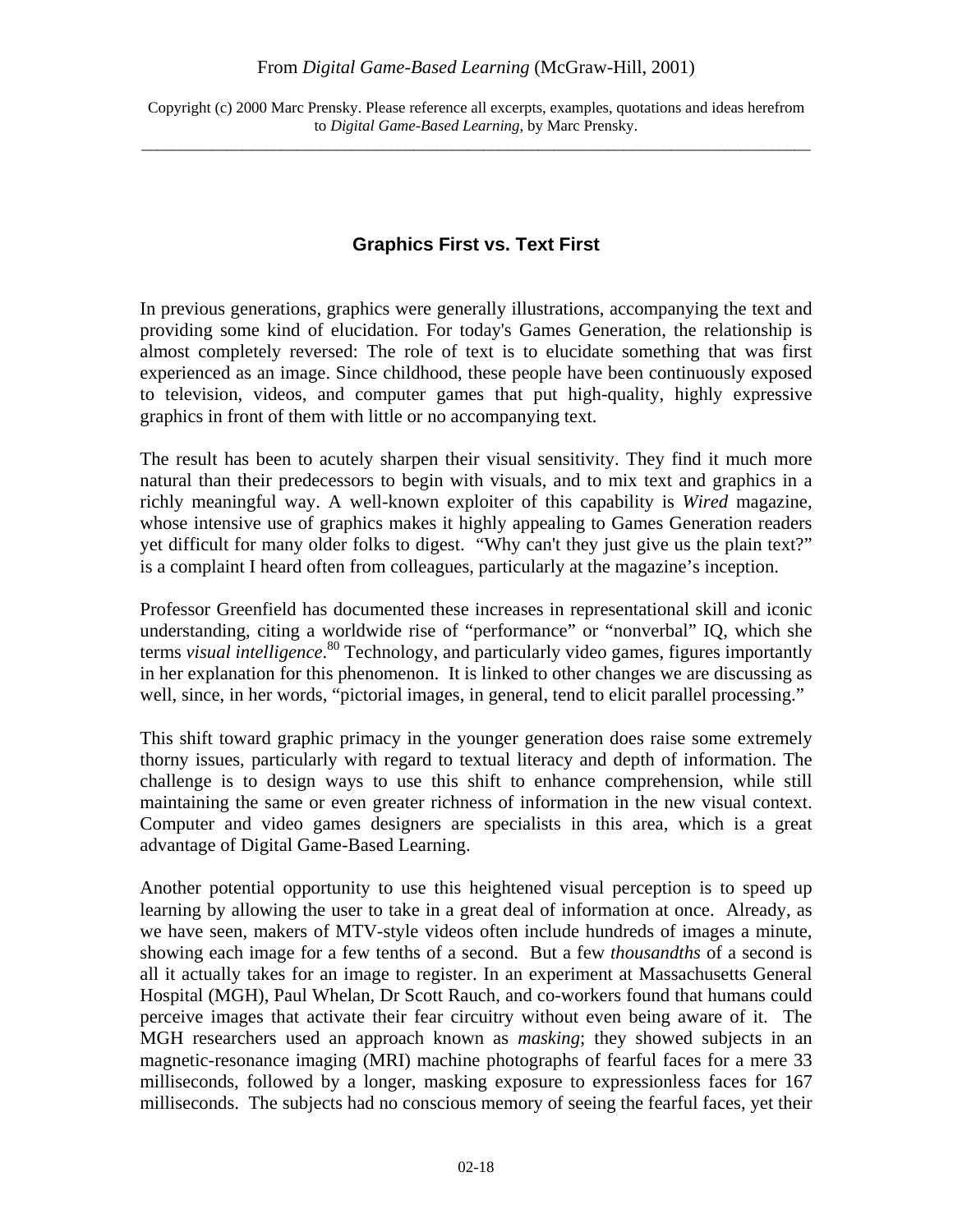brains unequivocally did; the amygdala lighted up even during the brief flash of a fearful face but not during the similarly brief exposure of a happy face. Whelan feels this superquick exposure is a "very fast and preferential way" to get information.<sup>81</sup>

## **Connected vs. Standalone**

The Games Generation has been raised with, and become accustomed to, the worldwide connectedness of email, broadcast messages, bulletin boards, usegroups, chat, multiplayer games, and instant messaging. Although the previous generation was linked by the telephone, that system is basically synchronous and expensive. The Games Generation's connectedness is *both* synchronous and asynchronous—anytime, anywhere, at almost no cost. The asynchronous part—email, newsgroups, bulletin boards—is now their preferred means of communication in many cases. The synchronous part—multiplayer games, instant messaging, voice telephony—use of which is now increasing because of bandwidth, is different because cost is no longer a factor. People can be contacted, spoken to and played with—somewhere in the world—24 hours a day.

Some argue that this leads to "depersonalization," because people meet, chat, play, and even work on the Web without ever seeing one another or knowing the other people's names or genders. But people who do this often find it enormously liberating and fun to be freed of all the effects of "lookism" (a term discussed by William Safire in his New York Times column "On Language"<sup>82</sup>) and other prejudices. Clark Aldrich of Gartner Group cites the situation of *Star Trek* fans banding together on the Web to create new types of spaceships for the game *Starfleet Command* in order to get around a licensing agreement between the maker of the game and Paramount which limited the number of ship types in the game. Teams self-organized over the Internet and created all the necessary parts: wireframe models, outside "skins," specifications and armaments, and even the stories around these ships, without ever meeting in person at all. Says Aldrich, "people say classrooms are great because people can see each other. That's sort of a characteristic of our [i.e. the older] generation but not the next one, who are very comfortable working with people they've never met, frankly never even knowing how old they are, not knowing or caring about their background, just nothing. Its simply what can you produce, and if you're not producing something good than I'll move on to the next person."<sup>83</sup> It's a different world, and you'd better get used to it.

As a result of their "connected" experience, Games Generation people tend to think differently about how to get information and solve problems. For example, if I need a question answered, I'll typically call the three or four people I think might know. It might take me time to get to them, and take them a while to get back to me. When my 32-yearold programmer wants to know something, he immediately posts his question to a bulletin board, where three or four thousand people might see it, and he'll probably have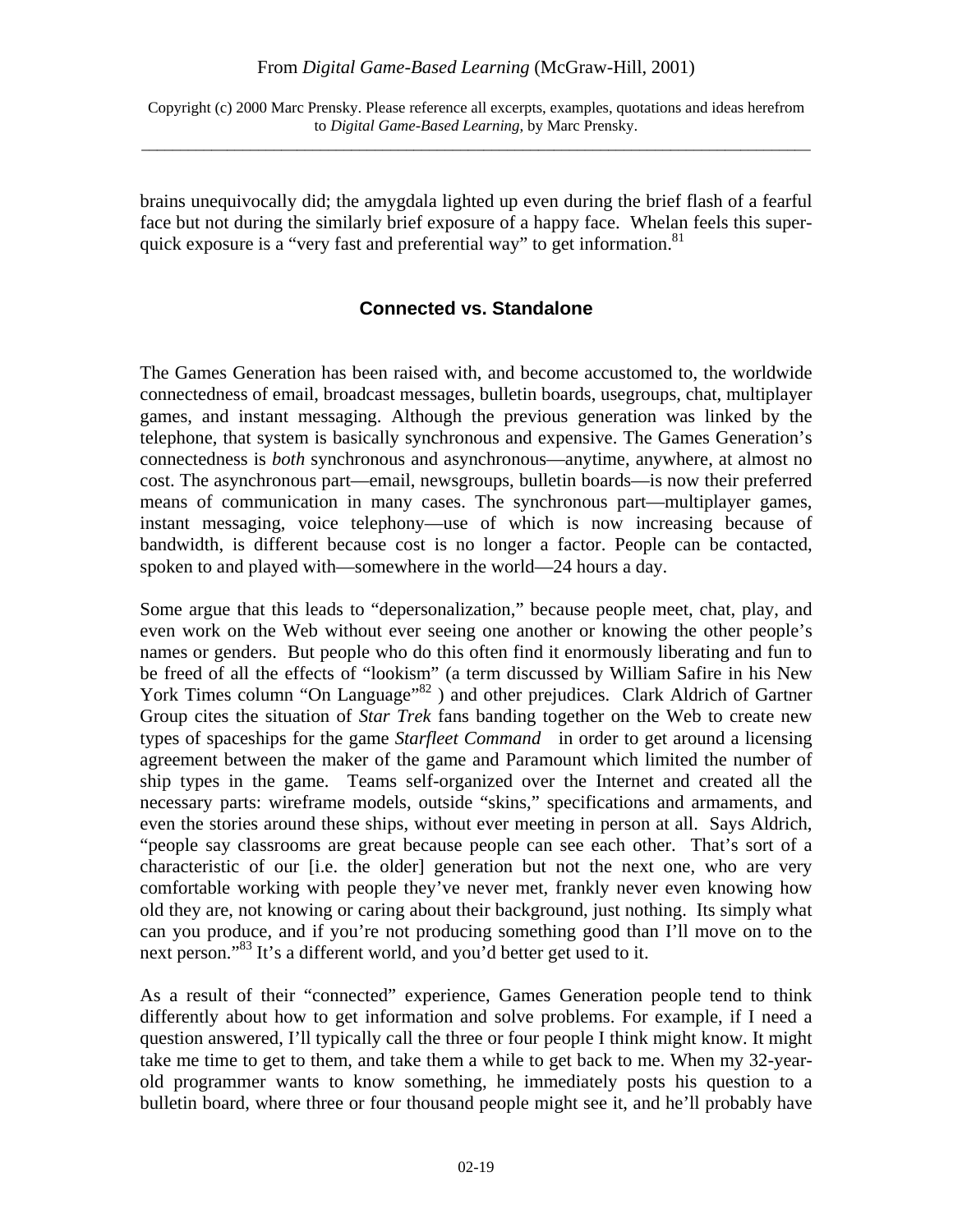#### From *Digital Game-Based Learning* (McGraw-Hill, 2001)

Copyright (c) 2000 Marc Prensky. Please reference all excerpts, examples, quotations and ideas herefrom to *Digital Game-Based Learning*, by Marc Prensky. \_\_\_\_\_\_\_\_\_\_\_\_\_\_\_\_\_\_\_\_\_\_\_\_\_\_\_\_\_\_\_\_\_\_\_\_\_\_\_\_\_\_\_\_\_\_\_\_\_\_\_\_\_\_\_\_\_\_\_\_\_\_\_\_\_\_\_\_\_\_\_\_\_\_\_\_\_\_\_\_\_\_\_\_\_\_

a much richer answer more quickly than I would get via the phone. It took me a while to get used to using the Net for research, but the quantity and variety of material I found available was staggering. The Games Generation takes this availability for granted—just as I took the Forty-Second Street library for granted growing up in New York.

The challenge for all business managers, trainers, and teachers who are *not* from the Games Generation is to invent ways of taking advantage of this connected mode in their interactions with those people, as the Games Generation people do among themselves. (How many trainers, for example, instant message with their trainees, particularly outside of formal training?) The more we help connect all employees "mentally" as well as physically to one another—and to customers—the quicker *they* will invent positive ways to take advantage of this cognitive change. Digital Game-Based Learning is one way to do this.

As we saw, the "connectedness" of the Games Generation has also made them much less constrained by their physical location and more willing to work in the so-called virtual teams that are becoming more useful in a variety of businesses and industries. Workers who have grown up online tend to be much more comfortable with seeking out and working with the best, most knowledgeable people, wherever they may be. Such virtual teams often recruit one another via messages on the Internet, operate smoothly from widely scattered parts of the world, and many never physically meet their clients or one another. As they finish their day, software developers around the globe often electronically forward their work to a colleague in another country who is just waking up. Trainers, teachers, and managers need to become more adept at managing these connected capabilities and directing the acquisition, enhancement, and appropriate deployment of information, knowledge, and intellectual capital in schools and companies and around the world.

#### **Active vs. Passive**

One of the most striking cross-generational differences can be observed when people are given new software to learn. Older folks almost invariably want to read the manual first, afraid they won't understand how the software works or that they'll break something. Says Joanne Veech of PricewaterhouseCoopers: "The 40 and 50 year old group that have seen *In\$ider* ask how to use it. They are very afraid to push the buttons on the [virtual] elevators. You know how much more careful our generation is when we turn the computer on, whereas my 12 year old just goes zing, zing, zing, zing, zing—fearless. So that generation of newcomers to PricewaterhouseCoopers, those 20-somethings that have grown up over 20 years with this fearless environment, when they get to this, it's very natural for them. It's a gaming environment—it becomes second nature, they don't think twice about clicking on a plant or clicking on an elevator or seeing what the buttons do."84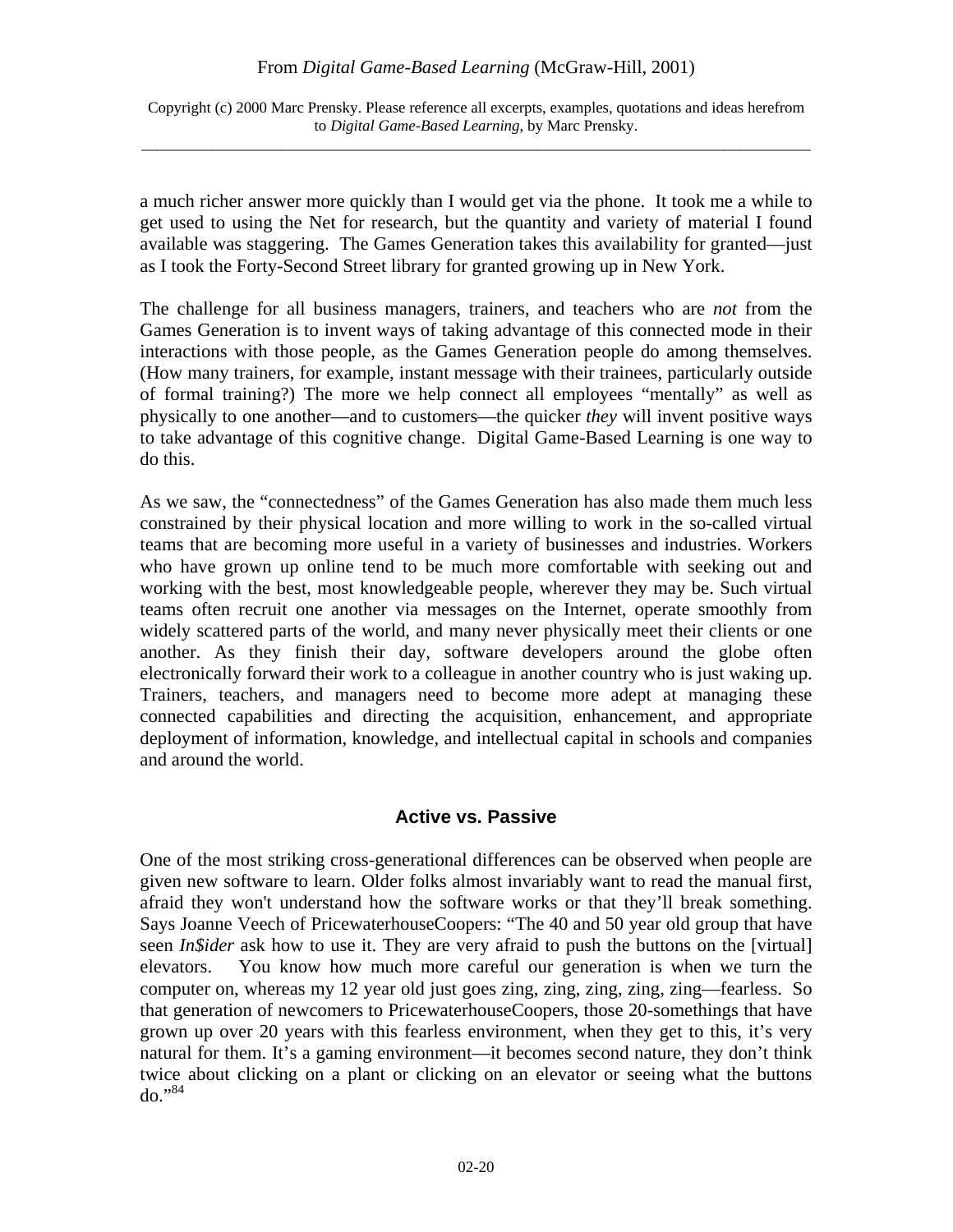Games Generation workers rarely even *think* of reading a manual. They'll just play with the software, hitting every key if necessary, until they figure it out. If they can't, they assume the problem is with the software, not with them—software is *supposed* to teach you how to use it. This attitude is almost certainly a direct result of growing up with Sega, Sony, Nintendo, and other video games where each level and monster had to be figured out by trial and error, and each trial click could lead to a hidden surprise. Games are almost all designed to teach you as you go..

We now see much less tolerance in the workplace among the Games Generations for passive situations such as lectures, corporate classrooms, and even traditional meetings. As the Games Generation progresses up the managerial ranks, it is likely that such oldfashioned managerial standbys will be replaced by more active experiences such as chat, posting, surfing for information, and Digital Game-Based Learning, where employees not only more are active but also have more control over what happens. The processes of "designing for doing," and "designing for learning" (i.e., designing systems and experiences that employees can actively use to learn, instead of things they need to listen to or be afraid of doing wrong) may become the new generational equivalent of the industrial "designing for manufacture," where making the product is an important consideration in the design process. Nike's "Just do it"" slogan (which began in 1988!) hits this generational change squarely on the head.

#### **Play vs. Work**

Members of the Games Generation are often derided in the press as intellectual slackers, but in reality they are very much an intellectual-problem-solving-oriented generation. Many types of logic, challenging puzzles, spatial relationships, and other complex thinking tasks are built into the computer and video games they enjoy. Their spending on such electronic games has surpassed their spending on live movies, and PCs are now used more for running entertainment software than for anything else, including word processing. Although some have argued that play and games are simply preparation for work, I think that, for today's Games Generations, play *is* work, and, as we shall see in Chapter 5, work is increasingly seen in terms of games and game play. The fact that the real-life games are very serious does not make the player's approach any different than the way he or she approaches game software. Achievement, winning, and beating competitors are all very much part of the ethic and process.

As the Games Generations enter the workforce, their preference for the computer as the medium of play is already beginning to have a profound impact on how work gets done. Game interfaces are appearing in work software. Financial companies are inventing gamelike trading interfaces in which winning the game means making an actual profit.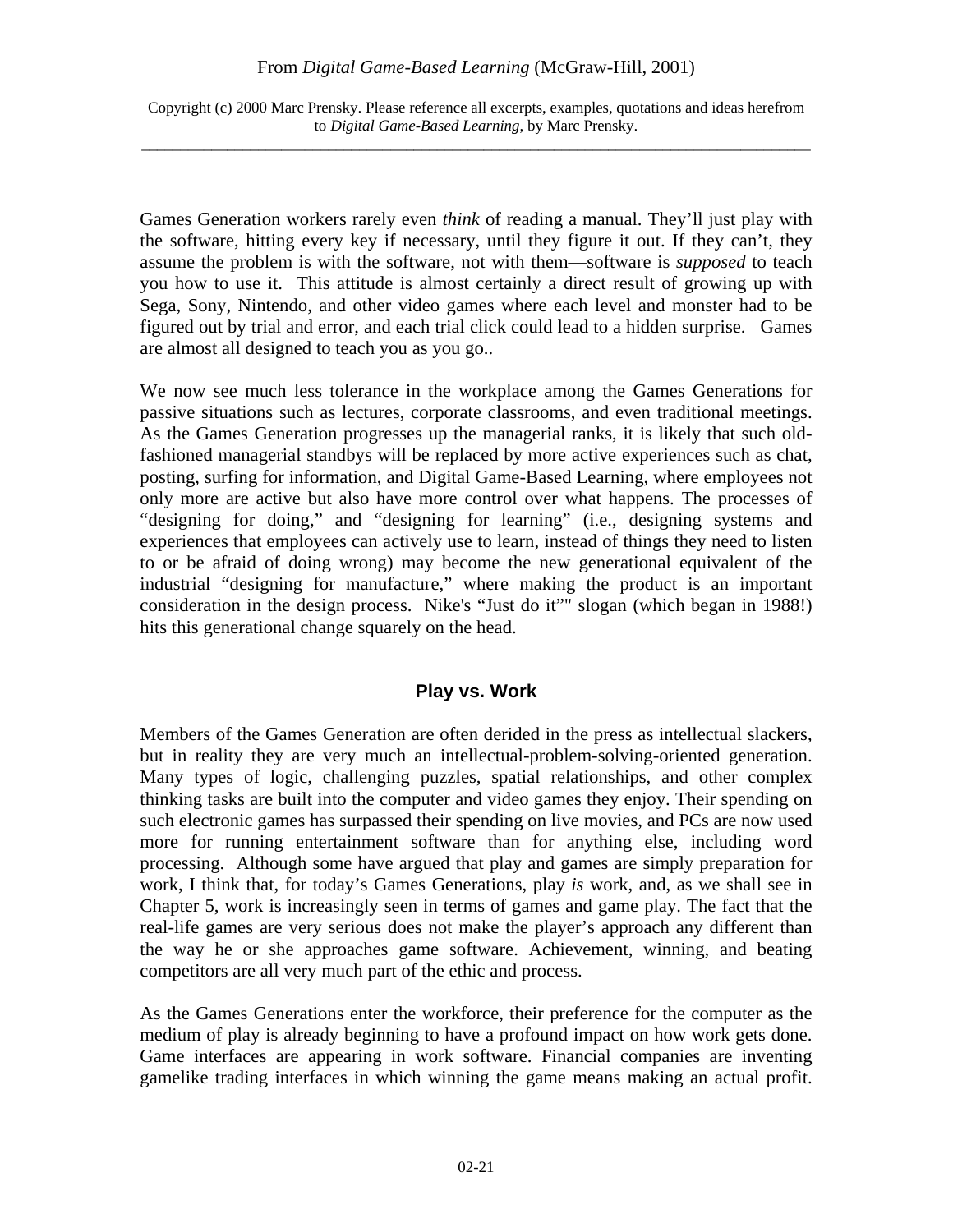And more and more workers are learning to do their jobs through Digital Game-Based Learning.

One difficult challenge for managers and trainers is to be willing to let the younger generation's play attitude enter the "real" world of business as quickly and smoothly as possible. Instead of resisting play by removing or banning all games in the workplace, for example, they could be supporting and funding the development of new game interfaces that help the younger generation work and learn in their own cognitive style. Managers and trainers should reconsider their resistance to such changes carefully.

As we shall see in Chapter 9, the Games Generation's play preference has resulted in Digital Game-Based Learning being used for a great many functions in the workplace beside training, including employee recruiting, strategy communication, and customer support.

## **Payoff vs. Patience**

.

One of the biggest lessons the Games Generation learned from growing up with video games is that if you put in the hours and master the game, you will be rewarded—with the next level, with a win, with a place on the high scorers' list. What you do determines what you get, and what you get is worth the effort you put in. Computers excel at giving feedback, and the payoff for any action is typically extremely clear.

A key outcome of this feedback is a huge intolerance on the part of the Games Generations for things that don't pay off at the level expected. Why, they ask, should I finish college when elementary school kids can design professional Web sites, 20-yearolds can start billion-dollar companies, and Bill Gates, who left Harvard to do something with more payoff, is the world's richest man?

Games Generation people make these payoff-versus-patience decisions every minute and sometimes in ways that are counterintuitive. For example, it was at first strange to me that the same people who prefer twitch games often have great patience with slow Internet connection speeds and the sometimes long waiting times in games like *Myst* or *Riven*. I suspect it is because they have decided, or realized, that the payoff is worth the wait. The challenge for managers, trainers, and teachers and is to understand just how important these payoff-versus-patience tradeoffs are to younger people, and to find ways to offer them meaningful rewards *now* rather than advice about how things will pay off "in the long run."

One clear business manifestation of this requirement for payoff is the increasing demand for a clearer link between what employees do and the rewards they get, leading to the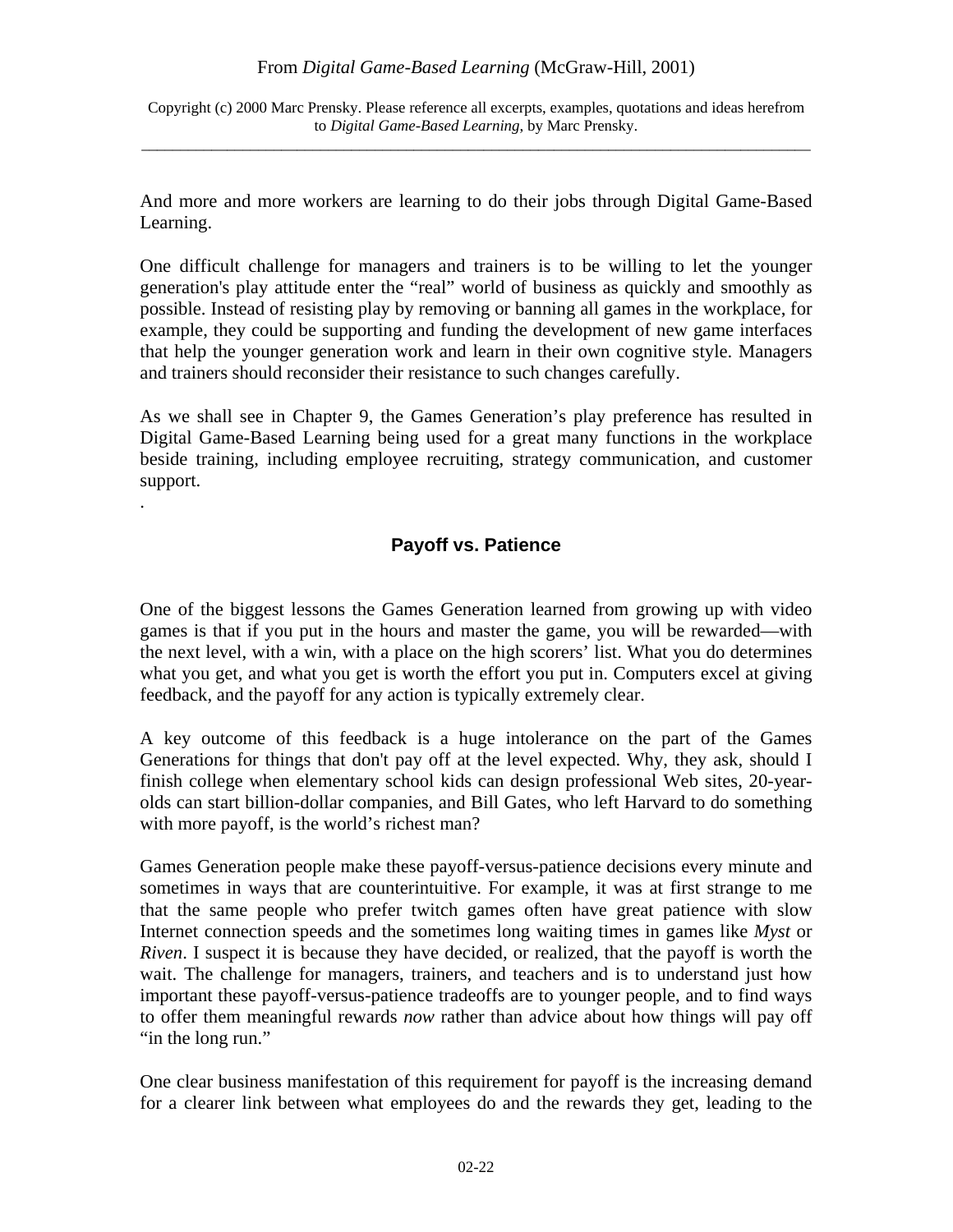growing trend toward pay for performance. Another result is the increasing use of equity as a component of compensation, along with the replication of equity-like compensation structures to reward workers with a "piece of the action" for their own initiatives and efforts. The growing realization that this generation wants its payoff now has also led to an increased willingness on the part of many businesses to provide seed capital and to spin off internal startups, allowing workers to potentially cash in more quickly and allowing the firm to benefit long term through an equity position.

## **Fantasy vs. Reality**

One of the most striking aspects of the Games Generation is the degree to which fantasy elements, both from the past (medieval, *Dungeons & Dragons* imagery) and the future (*Star Wars*, *Star Trek*, and other science-fiction imagery), pervade their lives. Although young people have always indulged in fantasy play, the computer has by its nature made this easier and more realistic, in many ways bringing it to life.

Sociologists might say that some or all of this fantasy play is due to a desire to escape the realities of today's life: fewer good jobs, more alienation, and a degrading environment. Whatever its cause, the fantasy phenomenon has certainly been encouraged by technology. Network technology allows people not only to create their new fantasy identities but also to express them to others and join in fantasy communities and games such as *EverQuest*. The fantasy card game *Magic, the Gathering*, according to J. C. Herz, "is one of the largest closeted communities in America,"<sup>85</sup> with national and worldwide tournaments offering tens of thousands of dollars in prizes.

Some people distinguish between the genders in this area, claiming that many of these fantasies are more "male" oriented (although there are plenty of women at *Star Trek* conventions and many avid female *Dungeons & Dragons* and fantasy game players). The whole gender area is hot topic that will be discussed later in this book. Fantasy is a large part of the adult Games Generation's lives in ways that Disney, for example is not part of the Boomers' lives.

So rather than admonish Games Generation workers to "grow up and get real" and abandon their rich fantasy worlds, trainers, educators, and managers might be better off searching for new ways to combine fantasy and reality to everyone's benefit. One place this is happening already is in the design of workspaces. Spaces designed by the younger generation are very different from those of their predecessors and from those designed for them by the older generation. Companies already run by Games Generation individuals generally have much more informal settings, and often have special rooms for games, miniature golf, and "fun" activities. Microsoft's "campus" is full of indoor and outdoor play opportunities.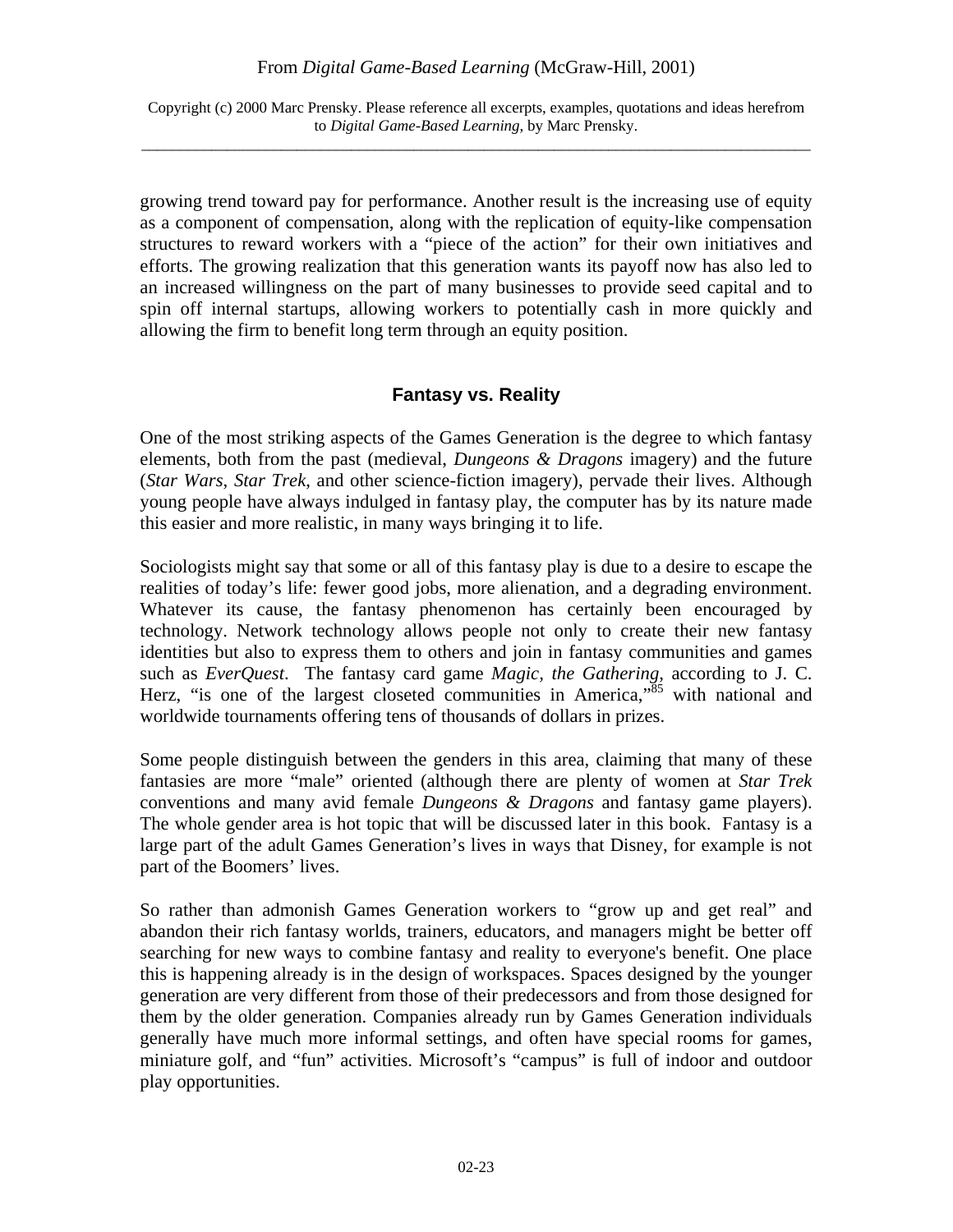The younger generation's fantasy preferences can also be seen in the growth of new offthe-wall job titles, such as Yahoo's Chief Yahoo or Gateway 2000's chief imagination officer. Young workers may be willing to go a lot further with their imaginations— Gateway decorates its shipping boxes as cows. We are also seeing an increasing debureaucratization of systems and procedures in many organizations. Perhaps it is not too far off when some companies will sport their own Klingon, Borg, or Wookee divisions doing serious business while decked out appropriately. Fantasy-based Digital Game-Based Learning is another opportunity for this, particularly if both genders are taken into account.

## **Technology as Friend vs. Technology as Foe**

Growing up with computers has engendered an overall attitude toward technology in the minds of the Games Generation that is very different from that of their predecessors. To much of the older generation, technology is something to be feared, tolerated, or at best harnessed to one's purposes. Some, no matter how easy we make it, don't ever want to program their videocassette recorders or surf the Net. <sup>86</sup>

There is, of course, an increasingly large segment of the non–Games Generation workers and retirees who have learned to adopt many of the tools, technologies, and even attitudes of the Games Generation. Whether these "digital immigrants" come to the new shores willingly or are forced by circumstances to learn and accept a new, changing culture (i.e., digital technology), they will never be as entirely comfortable and trusting of the new environment as are their native-born children.

To the Games Generation, the computer is a friend. It's where they have always turned for play, relaxation, and fun. For many in this generation, owning or having access to a computer feels like a birthright. Being connected is a necessity. The huge generational reversal in technical skill, where parents must turn to their children for help in using their expensive equipment, is now legendary—Don Tapscott refers to it as the *generation lap*, as in "lapping" competitors in a race.<sup>87</sup> The answers to the questions, "What kind of computer will I have?" and "Will I have my own high-speed Internet connection?," are very often key factors in a young worker's decision about what job to accept.

How can an older generation of trainers, educators, and managers relate to and help employees who see computers and related technology in this way? One way is to empower them to create *their own* new business elements—computer applications, structures, models, relationships, Web pages—that make sense for their generation, or at the very least, enlist them as part of the teams creating these things. An additional approach is to continually seek ways to communicate, transfer needed information, and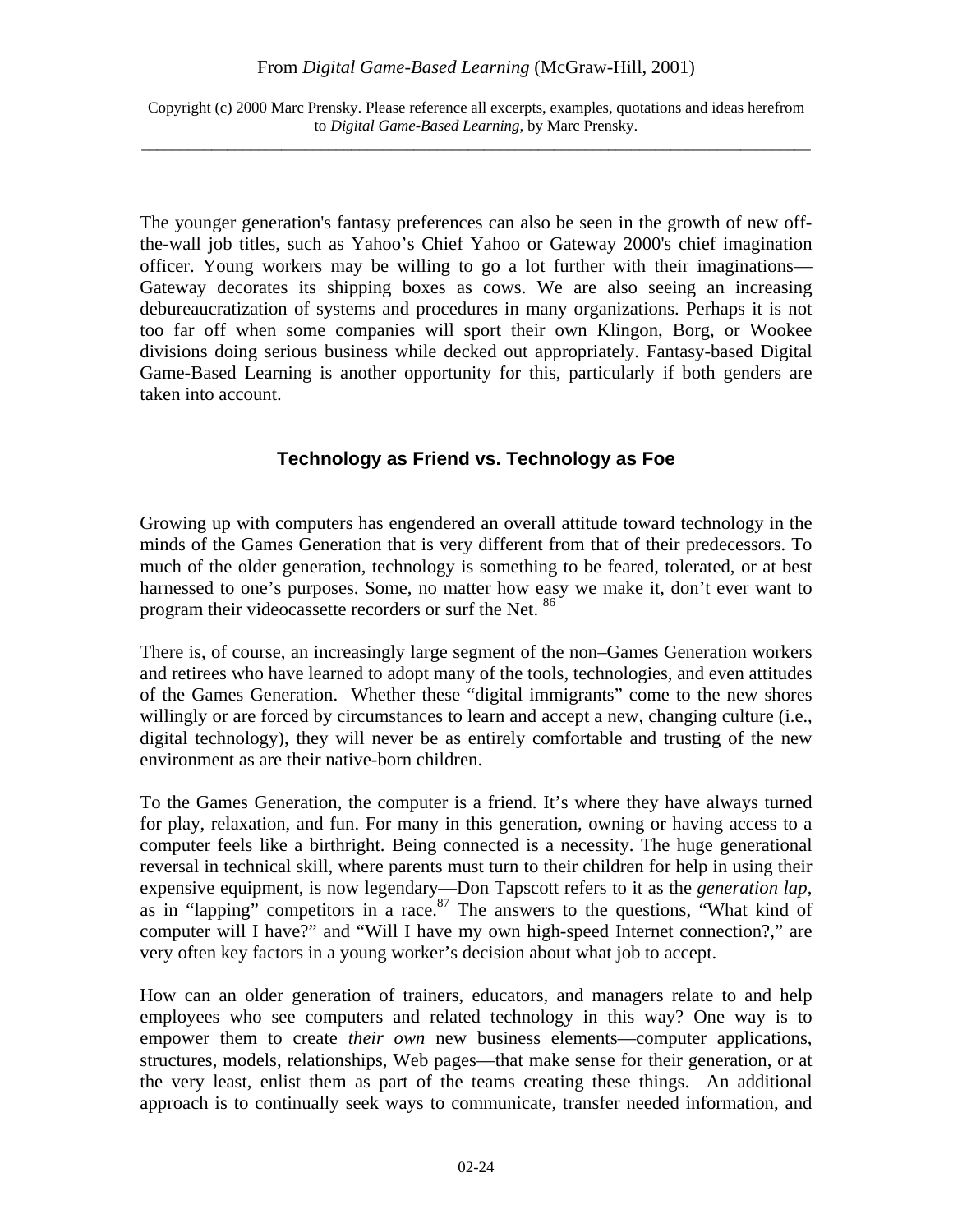build desired skills via the media the younger generation willingly engage in, such as computers and games, that is, via Digital Game-Based Learning. This was the approach of Sylvia Kowal at Nortel (see Chapter 9).

#### **"Attitude"**

In addition to all of the above, a defining characteristic of the Games Generation is "attitude"—an irreverent, often sarcastic, tell-it-like-it-is, don't-try-to pull-the-wool-overmy-eyes way of looking at things. It is probably best captured by Jellyvison's wildly successful game series *You Don't Know Jack*, in which the announcer berates you quite personally for not knowing the answers. ("What were you *thinking?*"). This may be a reaction to all the "bullshit" commercials and other television that kids grew up with. In any case "attitude" is certainly now part of their language ("Duh!") and almost a *sine qua non* for communicating with them effectively, even in—or especially in—in training. "It's got *lots* of attitude," says Paula Young proudly of *In\$ider*. In fact, *not* having attitude—or, worse, doing it wrong—is definitely part of the "digital immigrant accent" and is sure to be mocked.

So in all these ways—and I'm sure there are many others—the native Games Generation is *cognitively different* from its predecessors, whether digital immigrants or not. With this in mind, let us return once more to the "attention span" question and ask "What has happened?"

\_\_\_\_\_\_\_\_\_\_

To a huge, underappreciated extent in our training and education we offer the Games Generations *very little* worth paying attention to from their perspective, *and then we blame them for not paying attention*. Many of the people accustomed to the twitchspeed, multitasking, random-access, graphics-first, active, connected, fun, fantasy, and quick payoff world of their video games, MTV, and Internet feel *bored* by most of today's approaches to training and learning, well meaning as it may be. And, worse, the many skills that new technologies *have* actually enhanced (e.g., parallel processing, graphics awareness, and random access)—which have profound implications for their learning—are almost totally ignored by education and training.

So, in the end, it is *all these cognitive differences*, resulting from years of "new media socialization" and profoundly affecting and changing the generations' learning styles and abilities, that cry out for new approaches to learning for the Games Generation with a better "fit." And while certainly not the only way, computer games and video games provide one of the few structures we currently have that is capable of meeting many of the Games Generation's changing learning needs and requirements. This is the key reason why Digital Game-Based Learning is beginning to emerge and thrive.